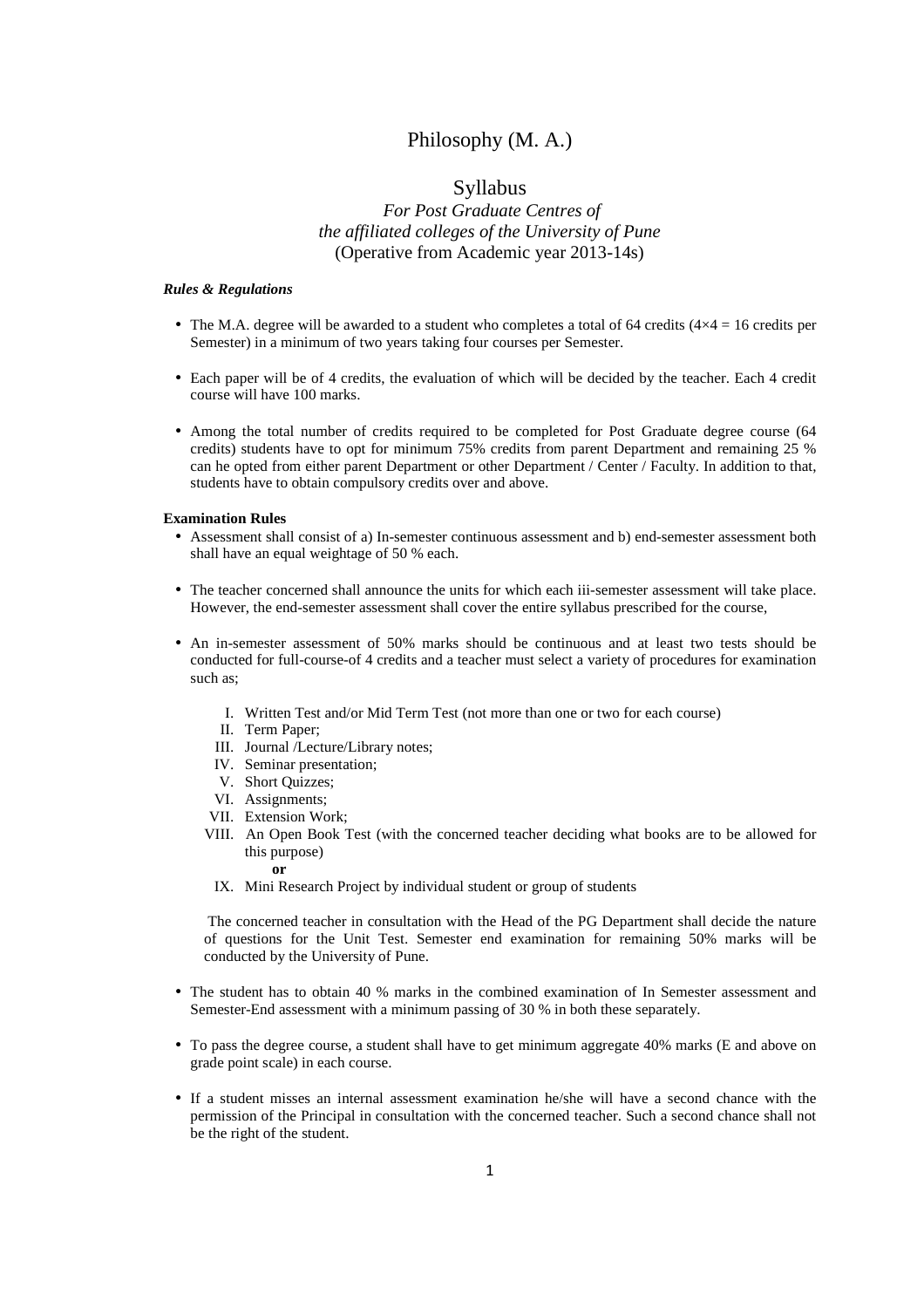- Internal marks will not change. A student cannot repeat Internal Assessment in case she/he wants to repeat internal assessment she/he can do so only by registering for the said courses during the 5th / 6th semester and onwards up to 8th semester.
- Students who have failed semester-end exam may reappear for the semester-end examination only twice in subsequent period. The student will be finally declared as failed if she\he does not pass in all credits within a total period of four years. After that such students will have to seek fresh admission as per the admission rules prevailing at that time,
- A student cannot register for the third semester, if she/he falls to complete 50% credits of the total credits expected to be ordinarily completed within two semesters,
- There shall be Revaluation of the answer scripts of Semester-End examination but not of internal assessment papers as per Ordinance no. 134 A &. B,
- While marks will be given for all examinations, they will be converted into grades. The semester end grade sheets will have only grades and final grade sheets and transcripts shall, have grade points average and total percentage of marks (up to two decimal points). The final grade sheet will also indicate the PG Center to -which- the candidate belongs.
- Assessment -and Grade **point** average:
- **The system of evaluation will be as follows:** Each assignment/test will be evaluated in terms of grades. The grades for separate assignments and the final (semester-end) examination will be added together and then converted into a grade and later a grade point average. Results will be declared for each semester and the final examination will give total grades and grade point average.

| <b>Marks</b>                                                          | Grade                                                                           | <b>Grade point</b>                           |
|-----------------------------------------------------------------------|---------------------------------------------------------------------------------|----------------------------------------------|
| 75 to 100<br>65 to 74<br>55 to 64<br>50 to 54<br>45 to 49<br>40 to 44 | O Outstanding<br>A Very Good<br>B Good<br>C Average<br>D Satisfactory<br>E Pass | 06<br>0 <sub>5</sub><br>04<br>03<br>02<br>01 |
| 00 to 39                                                              | F Fail                                                                          | 00                                           |

The formula for conversion of Grade Point Average (GPA) into the Final Grade:

| GPA             | <b>Final Grade</b> |
|-----------------|--------------------|
| $05.00 - 06.00$ | O                  |
| $04.50 - 04.99$ | A                  |
| $03.50 - 04.49$ | B                  |
| $02.50 - 03.49$ | $\mathsf{C}$       |
| $01.50 - 02.49$ | D                  |
| $00.50 - 01.49$ | E                  |
| $00.00 - 00.49$ | F                  |
|                 |                    |

- The formula for GPA will be based on Weighted Average, The final GPA wilt not be printed unless a student passes courses equivalent to minimum 64 credits.
- 'B' Grade is equivalent to at east 55% of the marks as per circular No.UGC-1298/[4619]UNI-4 dated December 11, 1999.
- A seven point grade system [guided by the Government of Maharashtra Resolution No, NGVV129S/t46T9]/UMI, 4 dated December 11, 1999 and the University-regulations] will be followed. The corresponding grade table is given above.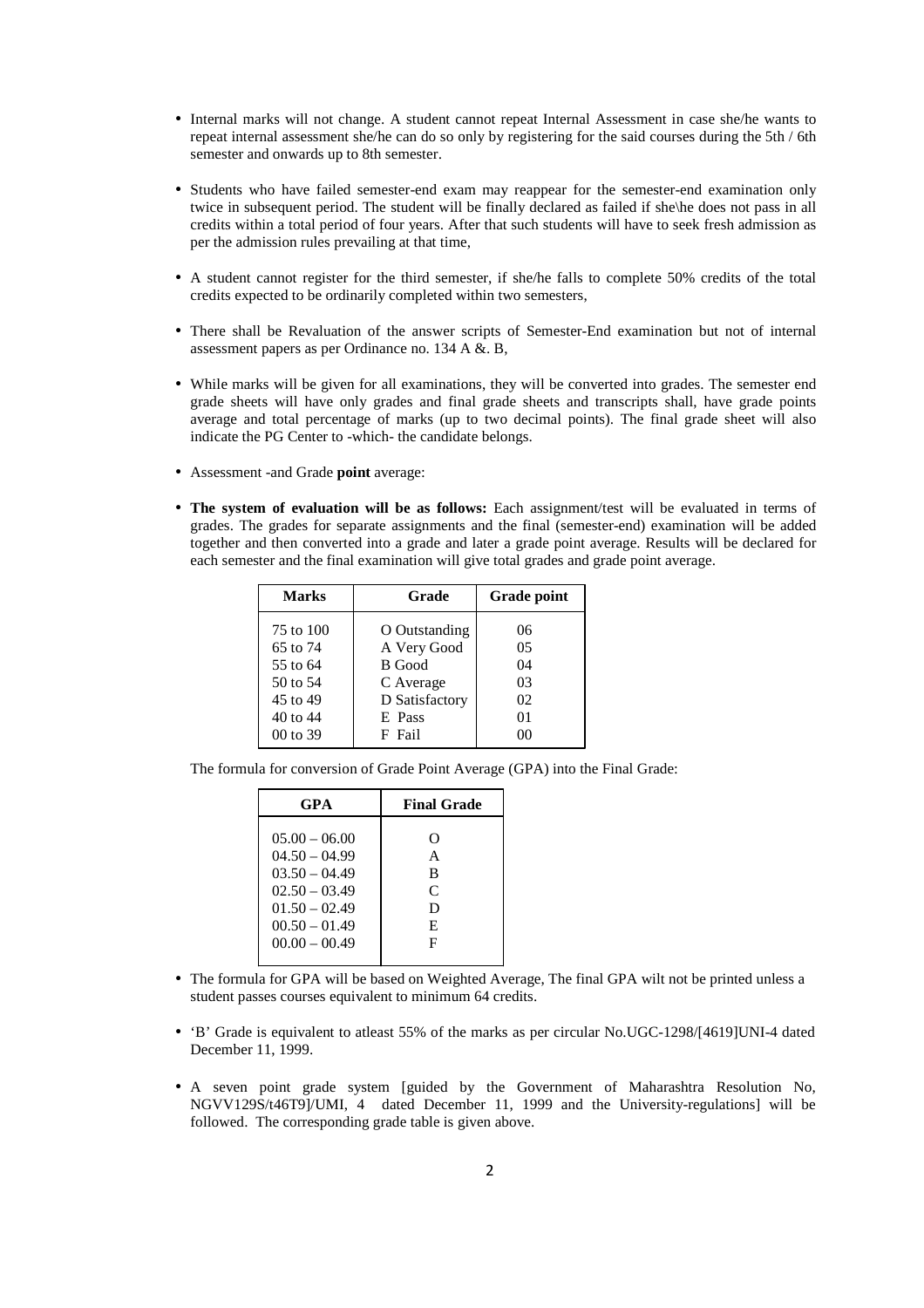- If the GPA is higher than the indicated upper limit in the three decimal digit, then the student be awarded higher final grade (e.g. a student getting GPA of 4.492 may be awarded 'A').
- There will be only final compilation and moderation at GPA (Final) level done at the Department, While declaring the result the existing relevant ordinances are applicable. There is also a provision for verification and revaluation in case of verification the existing rules will be applicable. The revaluation result will be adopted if there is a change of at least 10 % marks and in the grade of the course.
- For grade improvement a student must reappear for semester-end examination for a minimum 20 credits. These courses will be from the parent department. Grade Improvement Programme will be implemented at the end of the academic year. A student can opt for the grade improvement programme only after the declaration of final semester examination (i.e. at the end of the next academic year after passing the M.A examination and within two years of completion of MA and only once.
- The description for each of the grades will be as follows:

| Grade (Marks)                         | <b>Norms</b>                                                                                                                                                                                                                                                      |  |
|---------------------------------------|-------------------------------------------------------------------------------------------------------------------------------------------------------------------------------------------------------------------------------------------------------------------|--|
| O: Outstanding (75 and above)         | <b>Excellent analysis of the topic:</b> Accurate knowledge<br>of the primary material; wide range of reading;<br>logical development of ideas; originality in<br>approaching the subject; neat and systematic<br>organization of content; elegant and lucid style |  |
| A: Very Good (65 to 74)               | <b>Excellent analysis of the topic:</b> Accurate knowledge<br>of the primary material; acquaintance with seminal<br>publications; logical development of ideas; neat and<br>systematic organization of content; effective and<br>clear expression                 |  |
| <b>B</b> : Good (55 to 64)            | <b>Good analysis and treatment of the topic: Basic</b><br>knowledge of the primary material; logical<br>development of ideas; neat and systematic<br>organization of content; effective and clear<br>expression                                                   |  |
| C: Average (50 to 54)                 | Some important points covered: Basic knowledge of<br>the primary material; logical development of ideas;<br>neat and systematic organization of content; good<br>language or expression                                                                           |  |
| D: Satisfactory $(45 \text{ to } 49)$ | Some points discussed: Basic knowledge of the<br>primary material; some organization; acceptable<br>language or expression                                                                                                                                        |  |
| E: Pass $(40 \text{ to } 44)$         | Any two of the above                                                                                                                                                                                                                                              |  |
| F: Fail (00 to 39)                    | None of the above                                                                                                                                                                                                                                                 |  |

#### **Grade Proposed Norms**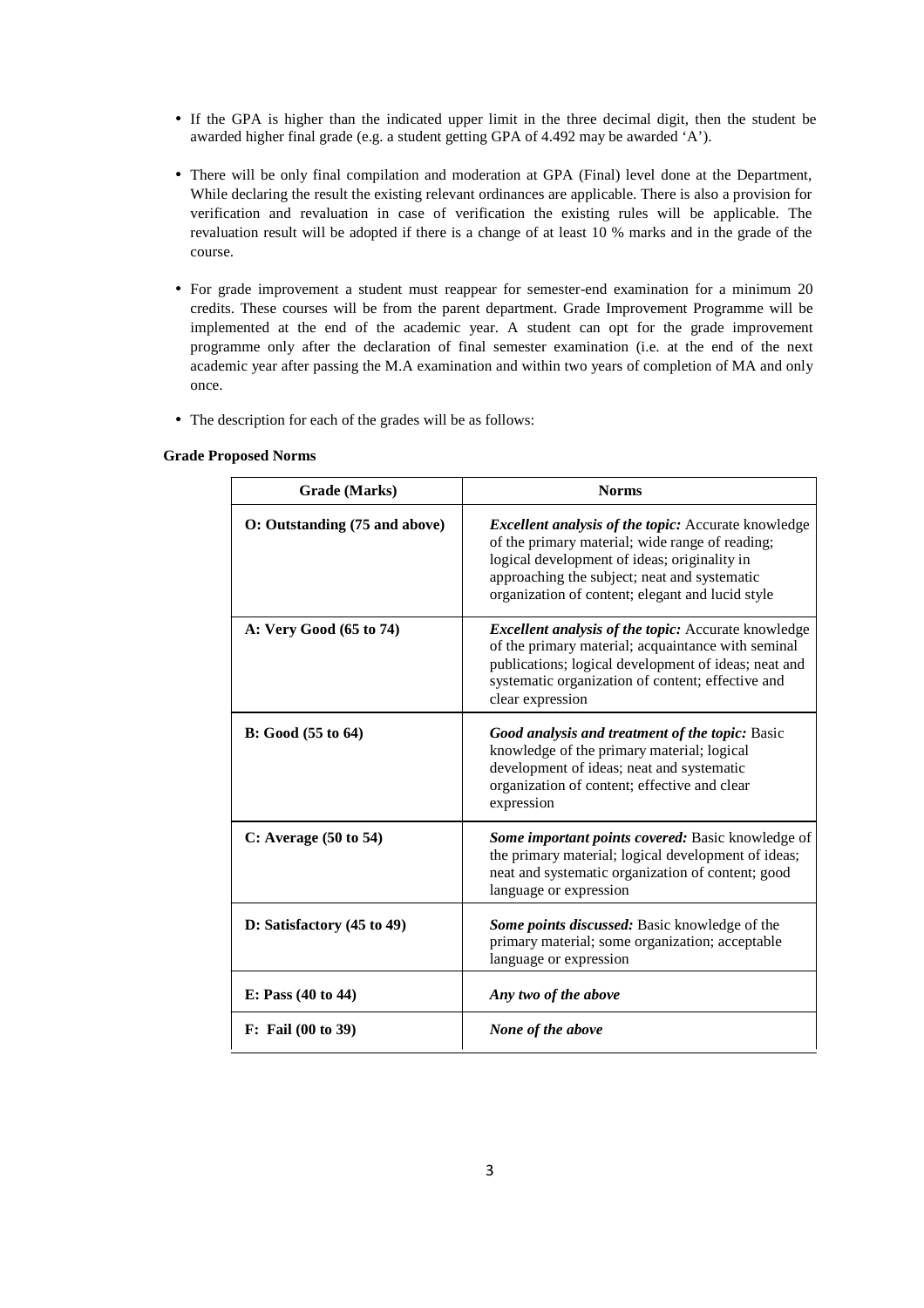#### **Semester I**

#### **Compulsory Courses/ Core Courses:**

PH - 101 - Problems in Indian Metaphysics

PH - 102 - Problems in Western Metaphysics

#### **Optional Courses /Elective Courses:**

- PH 103 Traditional and Propositional Logic
- PH 104\* Sāṁkhya
- PH 105\* Early Buddhism
- PH 106\* Philosophy of Bhagvatgītâ
- PH 107\* The Early school of Nyāya (Prācīna Nyāya)
- PH 108\* Plato
- PH 109\* Descartes
- PH 110 Philosophy of Natural Science
- PH 111<sup>\*</sup> Philosophy of Education
- PH 112 Existentialism

## **Semester II**

#### **Compulsory Courses / Core Courses:**

PH - 201 - Problems in Indian Epistemology

PH - 202 - Problems in Western Epistemology

#### **Optional Courses /Elective Courses:**

PH - 203- Predicate Logic, Relational Logic and Axiomatic

- PH 204\* Jainism
- PH 205\*- Cārvāka
- PH 206<sup>\*</sup> Schools of Vedānta (I)
- PH 207\* Mahāyāna Buddhism
- PH 208\* Hume
- PH 209\* Gandhian Philosophy
- PH 210\* Aesthetics
- PH 211 Philosophy of Social Science
- PH 212 Social and Political Philosophy

#### **Semester III**

#### **Compulsory Courses / Core Courses:**

- PH 301 Analytic Philosophy
- PH 302 Moral Philosophy

#### **Optional Courses /Elective Courses:**

- PH 303\* Schools of Vedānta (II)
- PH 304\*- Saints of Mahārāshtra
- PH 305 Buddhist Logic and Epistemology
- PH 306\* Kant
- PH 307 Early Wittgenstein
- PH 308 Phenomenology
- PH 309 Contemporary Continental Philosophy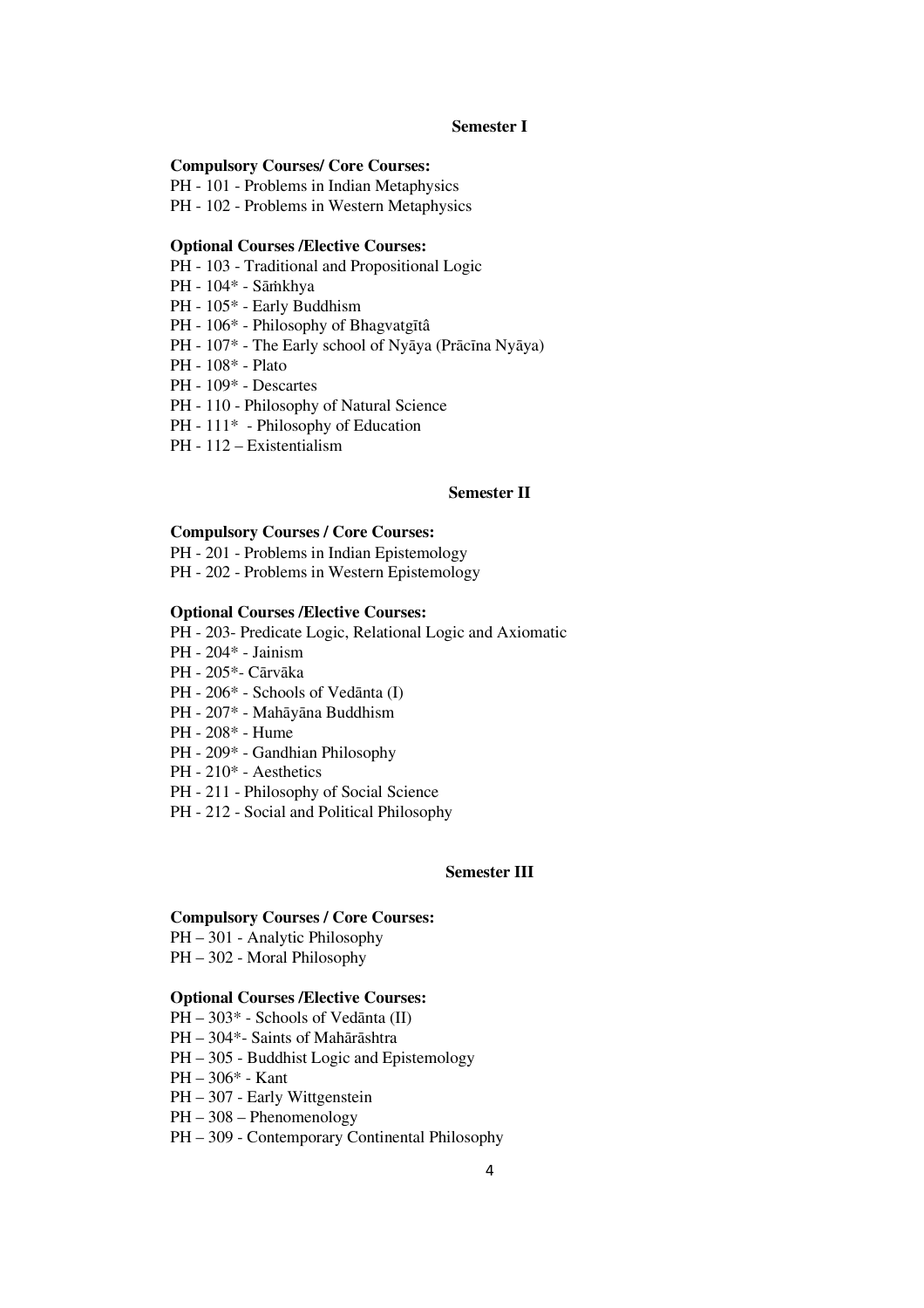- PH 310\* Philosophy of Mind
- PH 311\* Philosophy of Environment
- PH 312\* Bio-Ethics
- PH 313 Feminist Philosophy (Western)
- PH 314 Modal and Temporal Logic
- PH 315 Thematic Course

## **Semester IV**

#### **Compulsory Courses / Core Courses:**

- PH 401 Indian Philosophies of Life
- PH 402 Modern Indian Thinkers

## **Optional Courses /Elective Courses:**

- PH 403\* Yoga
- PH 404- Nāgārjuna
- PH 405 Jaina Logic and Epistemology
- PH 406- Later Wittgenstein
- PH 407\* Philosophy of Ambedkar
- PH 408\* Philosophy of Religion
- PH 409 Philosophy of Natural Science (Advanced)
- PH 410\* Applied Ethics
- PH 411\* Philosophical Problems in Health Care
- PH 412 Feminist Philosophy (Indian)
- PH 413\* Consciousness Studies
- PH 414 Many-Valued Logic
- PH 415 Dissertation

# **Note :**

- **1)** All the compulsory papers will be compulsory for external students as well.
- 2) **External student** can opt only those optional/elective courses with asterik mark.
- 3) **Thematic Course** : The facility of Thematic Course provides for presentation of a faculty member's current research of specialized academic interest. The title and the syllabus will be named by the faculty member. The course will be given an approval by the Departmental Committee.
- 4) **Dissertation :** In addition to optional courses, the syllabus provides for Dissertation which is applicable only to the internal students. The topic and the plan of the dissertation is decided in consultation with a Faculty member and is approved by the departmental committee.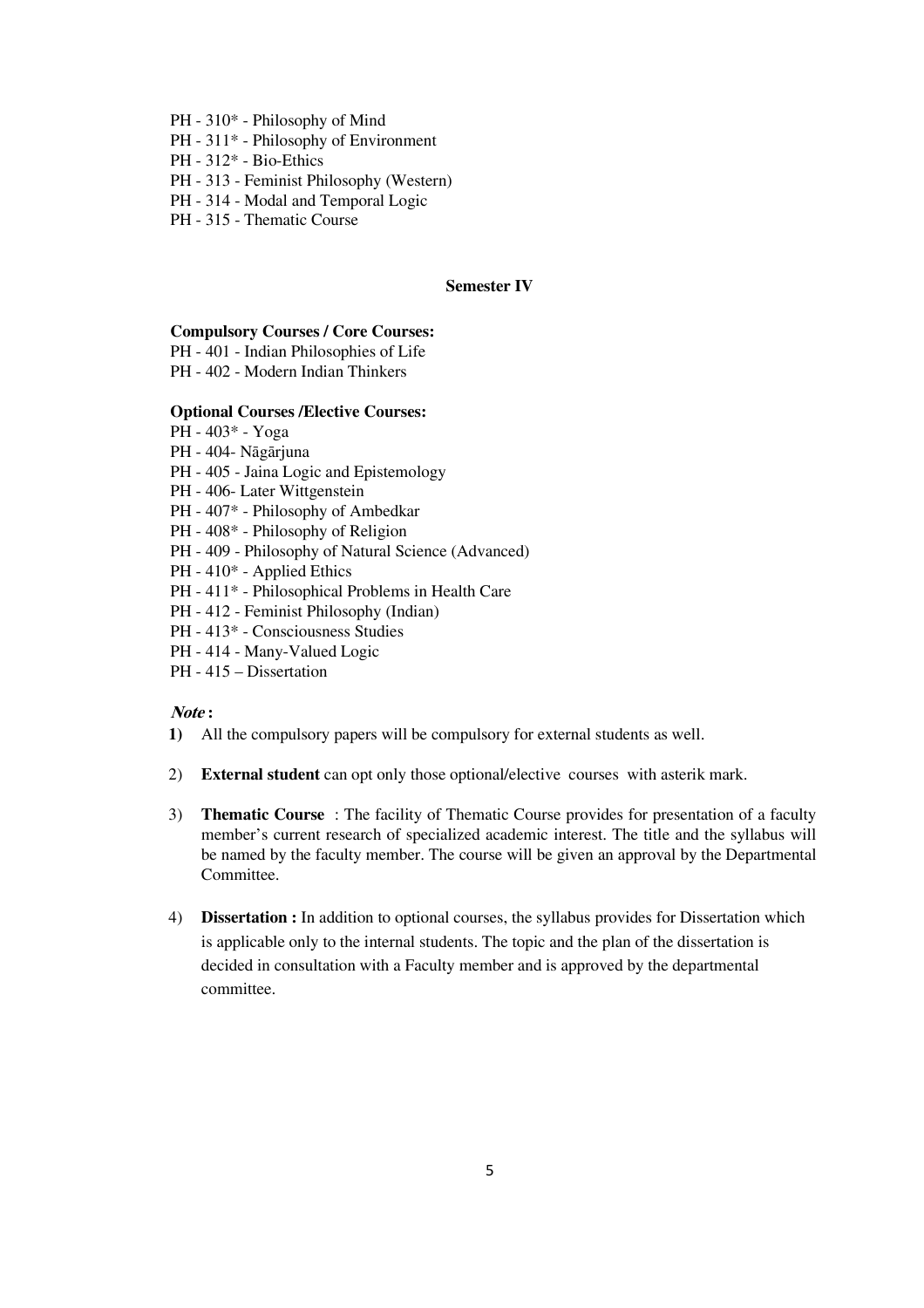# **PH-101: PROBLEMS IN INDIAN METAPHYSICS**

(**Objective:** To introduce basic issues and problems of metaphysics as discussed in Indian traditions)

#### **Credit I**

**Sat** 

- a) Sat as eternal reality, *Kūtasthanītya* and *Parināmīnītya*: *Vedānta* and *Sāmkhya*
- b) Sat as both eternal and non-eternal: Jainism
- c) Sat as non-eternal and momentary: Buddhism
- d) Vaiśesika View on the nature and classification of *Padārthas*
- e) Theory of Universals : Nyāya & Buddhism

# **Credit II**

# **Àtman, Mind and Person**

Perspectives of the following systems:

- a) Cārvāka
- b) Buddhism Sāmkhya-Yoga
- c) Nyāya-Vaiśesika
- d) Advaita Vedānta

# **Credit III**

## **External World**

- a) Status of World : Sāṁkhya
- b) Status of World: Nyāya-Vaiśesika
- c) Status of World : Buddhism
- d) Status of World : Sankar & Rāmānuja

## **Credit IV**

#### **Causation**

- a) Satkāryavāda of Sāmkhya
- b) Asatkāryavāda of Vaiśesika
- c) *Pratītyasamutpāda* of Buddhism
- d) Satkāryavāda of Vedānta

## **Prescribed Readings**

- 1) Dasgupta, S.N., A *History of Indian Philosophy*, Cambridge University Press, London,
- 2) 1940, (Relevant volumes and chapters).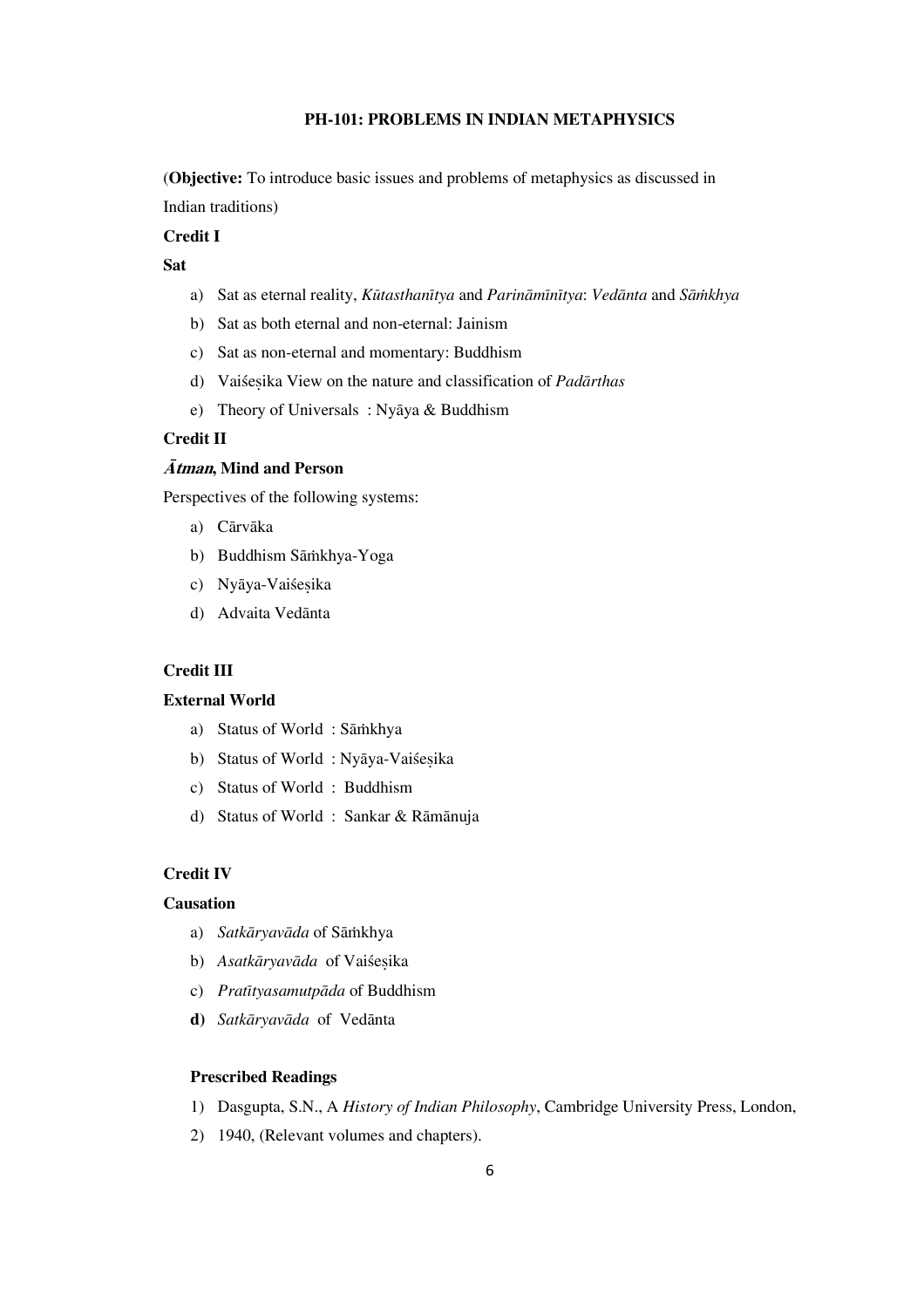- 3) Hirianna, M., *Outlines of Indian Philosophy*, George Allen and Unwin, London 1918.
- 4) Mohanty, J.N., *Reason and Tradition in Indian Thought*, Clarendon Press, Oxford 1992, (Relevant sections).
- 5) Athalye, V.Y. & Bodas, M.R. (tr. & ed.), *Tarka Samgraha of Annambhatta*, BORI,
- 6) Pune, 1963, (Relevant Sections).
- 7) Chinchore Mangala R. ,*Buddhist Conceptions of Man and Human Emancipation: A Critical Investigation*; New Bharatiya Book Corporation; Delhi; 2007

#### **References :**

- 1) Dravid, R.R., *The Problem of Universals in Indian Philosophy*, Motilal Banarsidass, Delhi, 1972.
- 2) Murti, T.R.V., *The Central Philosophy of Buddhism*, George Allen and Unwin, London, 1955.
- 3) Smart, Ninian, *Doctrine and Arguments in Indian Philosophy*, George Allen and Unwin, London, 1964.
- 4) Misra, S. (tr.), *Vedanta Paribhasa*, Jaya Krishna Das Hari Das Gupta, Benares, 1937.
- 5) Chinchore Mangala R, *Studies in Buddhism***;** New Bharatiya Book Corporation; New Delhi; 2007

# **PH-102: PROBLEMS IN WESTERN METAPHYSICS**

(Objective: To develop systematic and critical understanding of the basic concepts and problems in Western Metaphysics)

# **Credit I**

## **Introduction to Metaphysics**

- a) Problem of being and becoming: Parmenides, Heraclites, Aristotle, Hegel, Heidegger
- b) Theories of Reality : Realism & Idealism (Broad Introduction)

# **Credit II**

#### **Nature and conception of the External World**

- a) Berkeley's Subjective Idealism
- b) Moore's Common-sense Realism
- c) Ayer's Phenomenalism
- d) Putnam's Internal Realism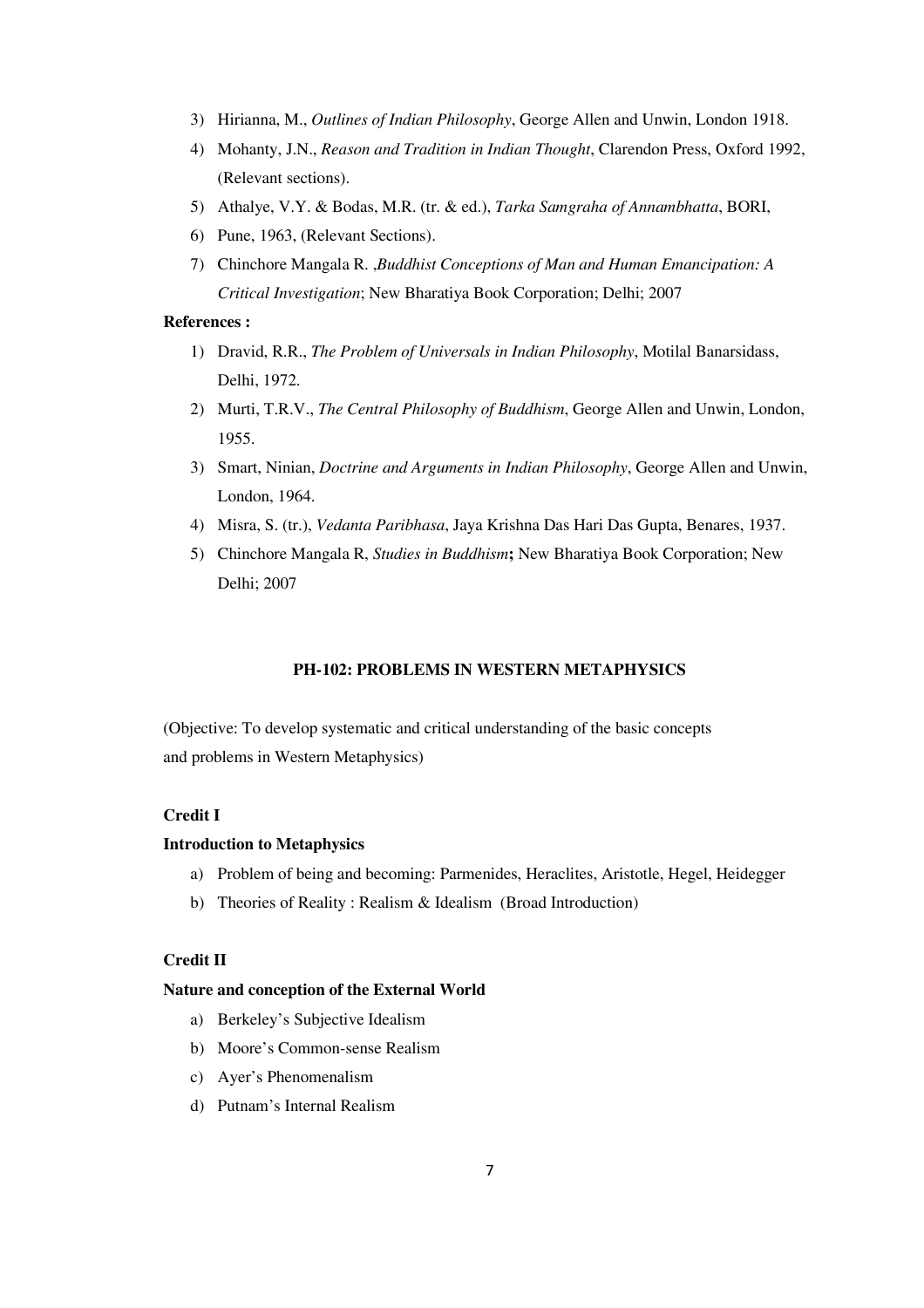# **Credit III**

- a) Concept of Self : Descartes, Hume, Kant
- b) Mind-Body Dualism : Descartes and Ryle
- c) Concept of Person : Aristotle and Strawson
- d) Problem of Substance: Aristotle, Leibniz, Spinoza, Descartes

#### **Credit IV**

- a) Theories of Causation: Aristotle, Hume, Kant, Mill
- b) Categories : Aristotle, Kant, Ryle
- c) Theories of Universals : Realism, Conceptualism, Nominalism, Family Resemblance

#### **Prescribed Readings**

- 1) O'Connor, D.J., *A Critical History of Western Philosophy*, Collier Macmillan Publishers, London, 1964.
- 2) Copleston, F., A *History of Philosophy* (Relevant volumes), Image Books, New York, 1974.
- 3) Hospers, John, *An Introduction to Philosophical Analysis*, Prentice Hall, 1953.
- 4) Russell, Bertrand, *The Problems of Philosophy*, Oxford University Press, 2006.

#### **Books for References**

- 1) Edwards, Paul, *The Encyclopedia of Philosophy*, Macmillan Co. and the Free Press, New York, 1967.
- 2) Daya Krishnam, *Paschyatya Tattvana ka Itihas*
- 3) Kaufman Barird, *From Plato to Nietzche*, Printice Hall.

## **PH-103: TRADITIONAL AND PROPOSITIONAL LOGIC**

**(Objective:** To introduce the elements of Aristotelian and the modern logic)

Note: Only the students having no background in Traditional or Propositional Logic are allowed to opt for this course.

# **Credit I**

- a) Nature of logic; Place of logic in philosophy
- b) Nature, structure and classification of propositions, Terms, propositions and judgments
- c) Laws of Thought
- d) Opposition of propositions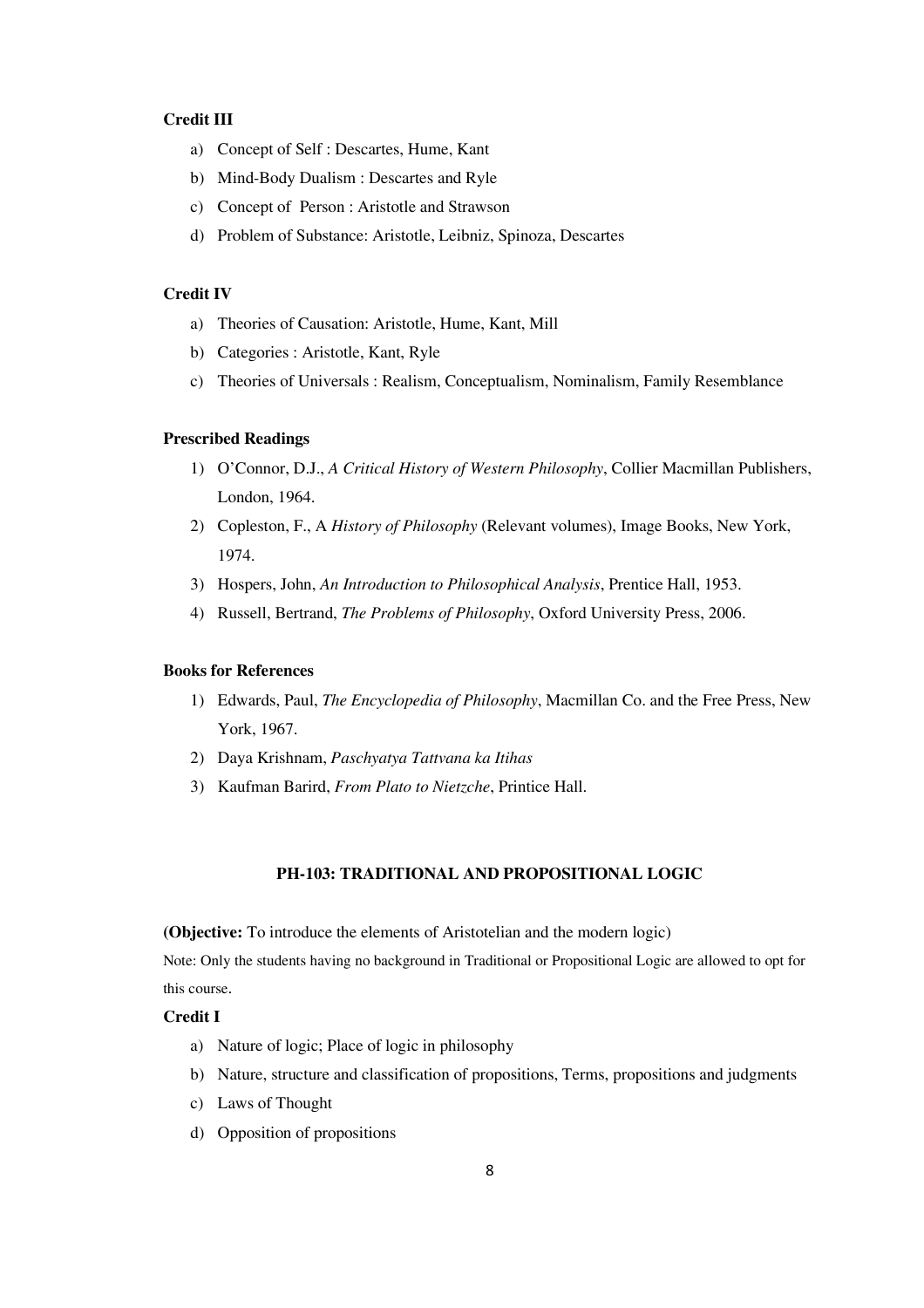# **Credit II**

- a) Mediate Inference Eduction: Obversion; Conversion
- b) Theory of Syllogism
- c) Figures and Moods of Syllogism
- d) Proving the Validity/Invalidity of Moods of Syllogism

# **Credit III**

- a) Simple and Compound propositions, Truth0functionally- Compound propositions
- b) Truth and validity
- c) Statement and statement-forms; Argument and argument-forms
- d) Decision procedures: Truth-table, Shorter truth-table, Truth-tree

# **Credit IV**

- a) Formal proof of validity: Direct, Conditional and Indirect proof
- b) Demonstration of invalidity of invalid arguments

## **Prescribed Readings**

- 1) Copi, I.M., *Introduction to Logic*, Macmillan Co. New York, 1986.6
- 2) Copi, I.M., *Symbolic Logic*, Macmillan Co., New York, 1995 (6th ed.).
- 3) Singh, Arindam & Goswami, Chinmoy, *Fundamentals of Logic*, ICPR, New Delhi, 1998.

## **Books for References**

- 1) Terrell, D.B., Logic: A *Modern Introduction to Deductive Reasoning*, Holt Reinhart & Winston, New York, 1967.
- 2) 2. Hughes, G.E. & Londey, D.G., *The Elements of Formal Logic*, Methuen, London, 1965.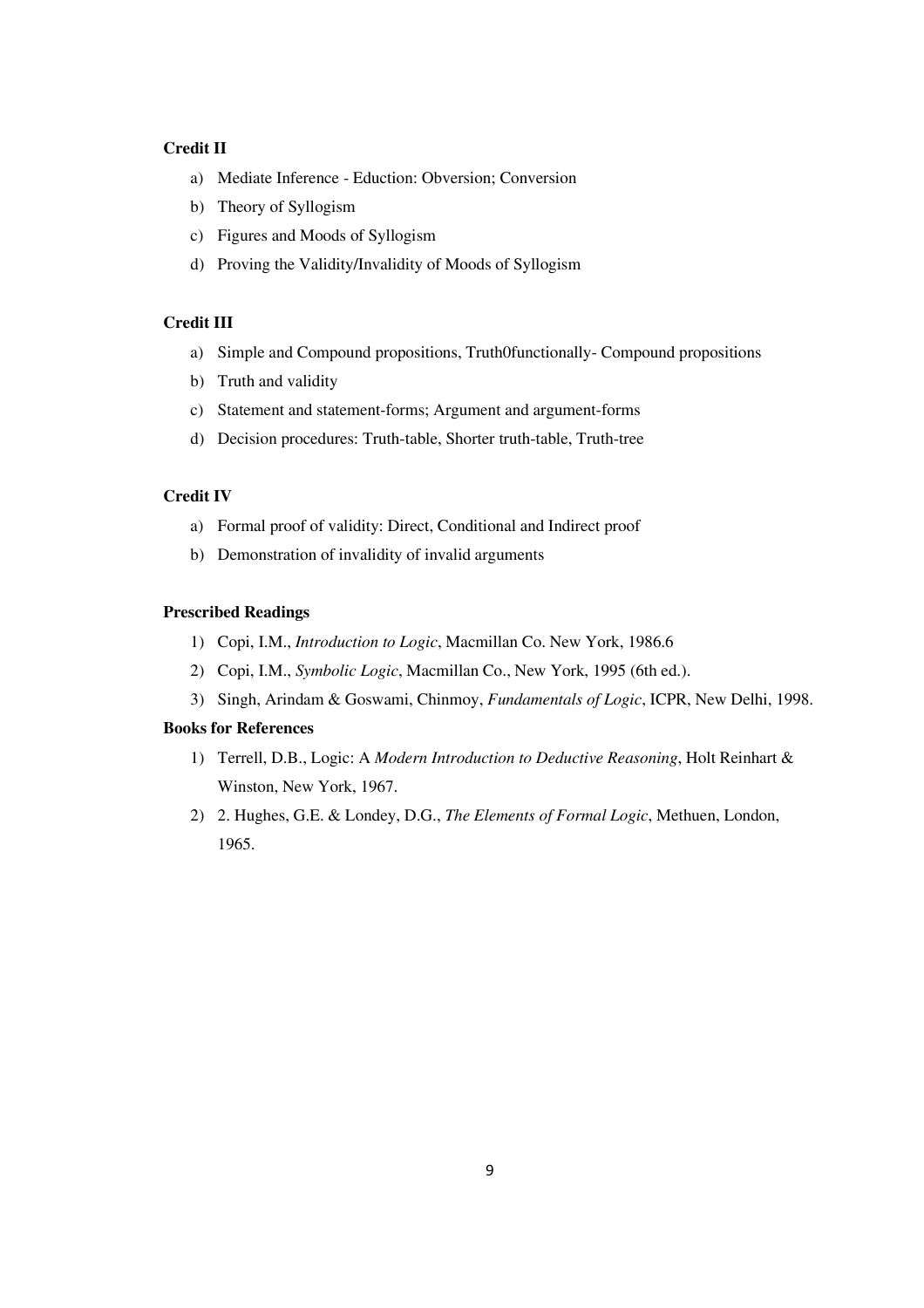# **104: S**À¾**KHYA**

(**Objectives:** To give a fairly exhaustive knowledge of the basic issues, concepts and doctrines of Sāṁkhyadaraśana with reference to Sāṁkhyakārikā and its two commentaries Gaudapādabhāsya and Sāmkhyatattvakaumudī)

# **Credit I**

- a) The historical background and early developments.
- b) The problem of Duhkha and its solution
- c) Twenty five *Tattvas* and their classification

## **Credit II**

- a) Evolution of *Tattvas*
- b) Theory of causation

## **Credit III**

- a) Nature, status and relation of *Prakrti & Purușa*.
- b) *Trigunas*.
- c) The concept of Mind : *Manas, Buddhi, Ahamkar*

# **Credit IV**

- a) Theory of knowledge; Means of knowledge, *Khyātivāda*
- b) Doctrine of *Kaivalya*
- c) Relation of Sāṁkhya to Yoga, Vedānta, Ayurveda

# **Prescribed Readings**

- 1) Sharma, Har Dutta (ed. & tr.), Sā*mkhyakarika with Gaudapadabhasya*, Oriental Book
- 2) Agency, Poona, 1933.
- 3) Bhattacharya, Ramashankar, *Sāmkhyatattvakaumudi*, Motilal Banarsidass, Delhi, 1964.
- 4) Larson, Gerald, Classical Sāṁkhya, Motilal Banarsidass, Delhi, 1979.

#### **Books for References**

1) Sengupta, Anima, *Classical Sāmkhya: A Critical Study*, Manoranjana sen Gaur Ashram, Lucknow, 1969.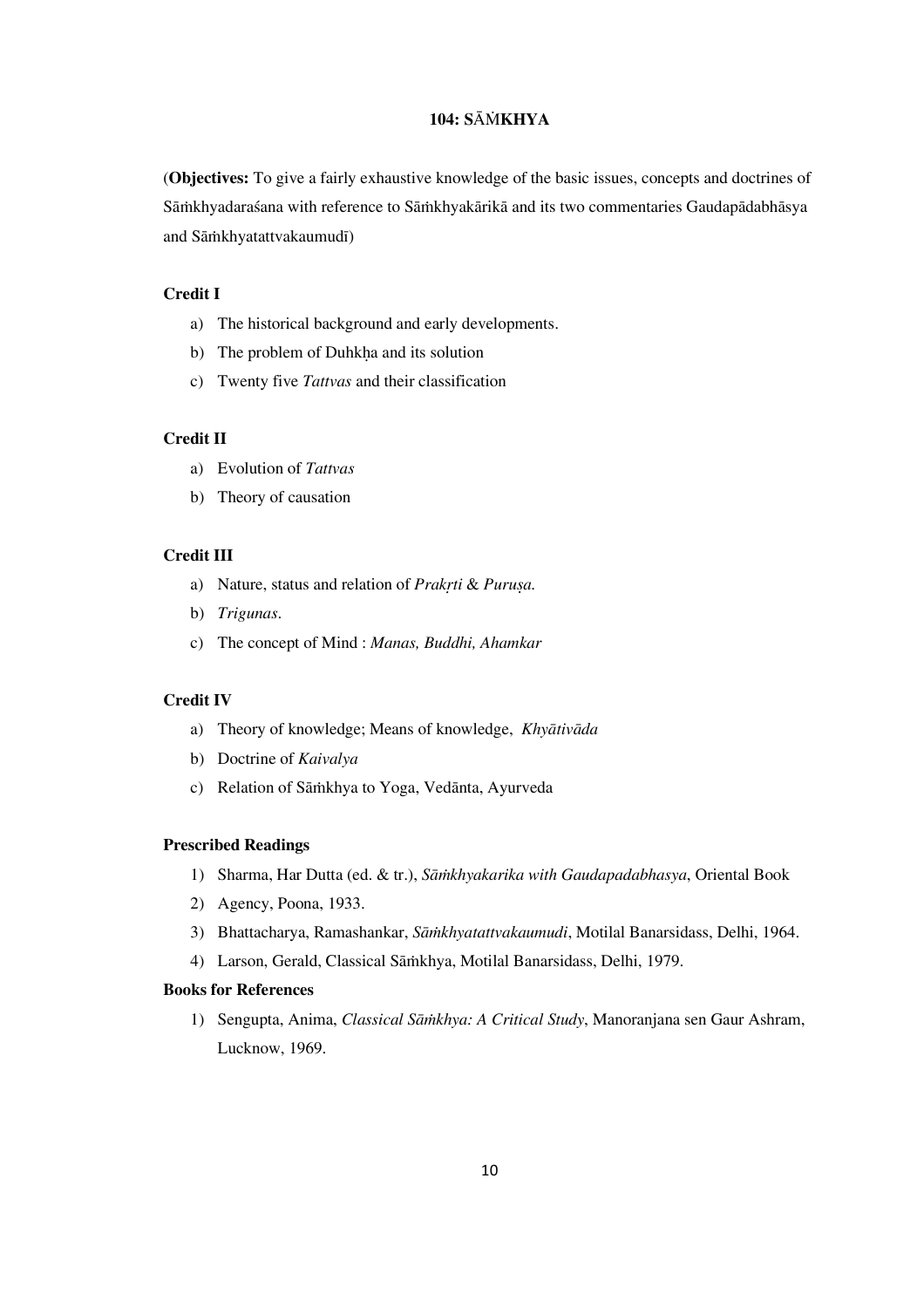# **PH-105: EARLY BUDDHISM**

(**Objective:** To introduce to the student the philosophical and religious dimensions of early Buddhism)

## **Credit I**

- a) Origin of Buddhist thoughts Continuation of *Vaidic* tradition or revolt against *Vaidic* tradition
- b) Distinction between *Vaidic* and *Śrāmanic* tradition
- c) Nature of *Bodhi* of the Buddha (*Mahā-abhiniskramasutta*) *Nimitta*
- d) *Arya-satyas (Dhmma-cakka-pavattana-sūtta)*

# **Credit II**

- a) Four Noble Truths : 1) *Sarvam Duhkham 2) Duhkhha Samudaya 3) Duhkh-Nirodha* 4) *Duhkha-Nirodha-gāmini-pratipad* – Their nature and meaning
- b) Three kinds of *Duhkha*
- c) Concept of *Duhkha* : Buddha, contemporary of the Buddha and Sāmkhya similarities and differences

#### **Credit III**

- a) Reasons behind the emergence of *Duhkha Dvādasa-Nidāna*
- b) *Satkāya-dittthi, Avidyā, Trsnā. Akuala-Kamma, Akuala-mula*
- c) *Pratītya-samutpāda* and *Duhkha*
- d) *Avyākrta-prasnas* and their significance with reference to *Duhkha*

#### **Credit IV**

- a) *Nibbāna/Nirvana* Nature and Kinds *Sopādhiśesa*, Nirupāshiśesa
- b) Four stages of *Nirvāna Sotapanna, Sakadāgāmi, Anāgāmi, Arhat*
- c) Distinction between *Duhkha-Nirodha, Duhkha-Nivrtti* and *Duhkha-Nāsa*
- d) Way to *Nibbāna Attangika-magga, Prajñanā-Śīla-Samādhi, Majjhima-patipada*
- e) *Samatha-Anupassanā, Prajñanā-vimutti Ceto-vimutti,* Four Satis (Satipattanasutta), Four *Brahma-Viharās*

# **Prescribed Readings**

1) Varma, V.P., *Early Buddhism and Its Origins*, Munshiram Manoharlal Publishers Pvt. Ltd., New Delhi, 1973.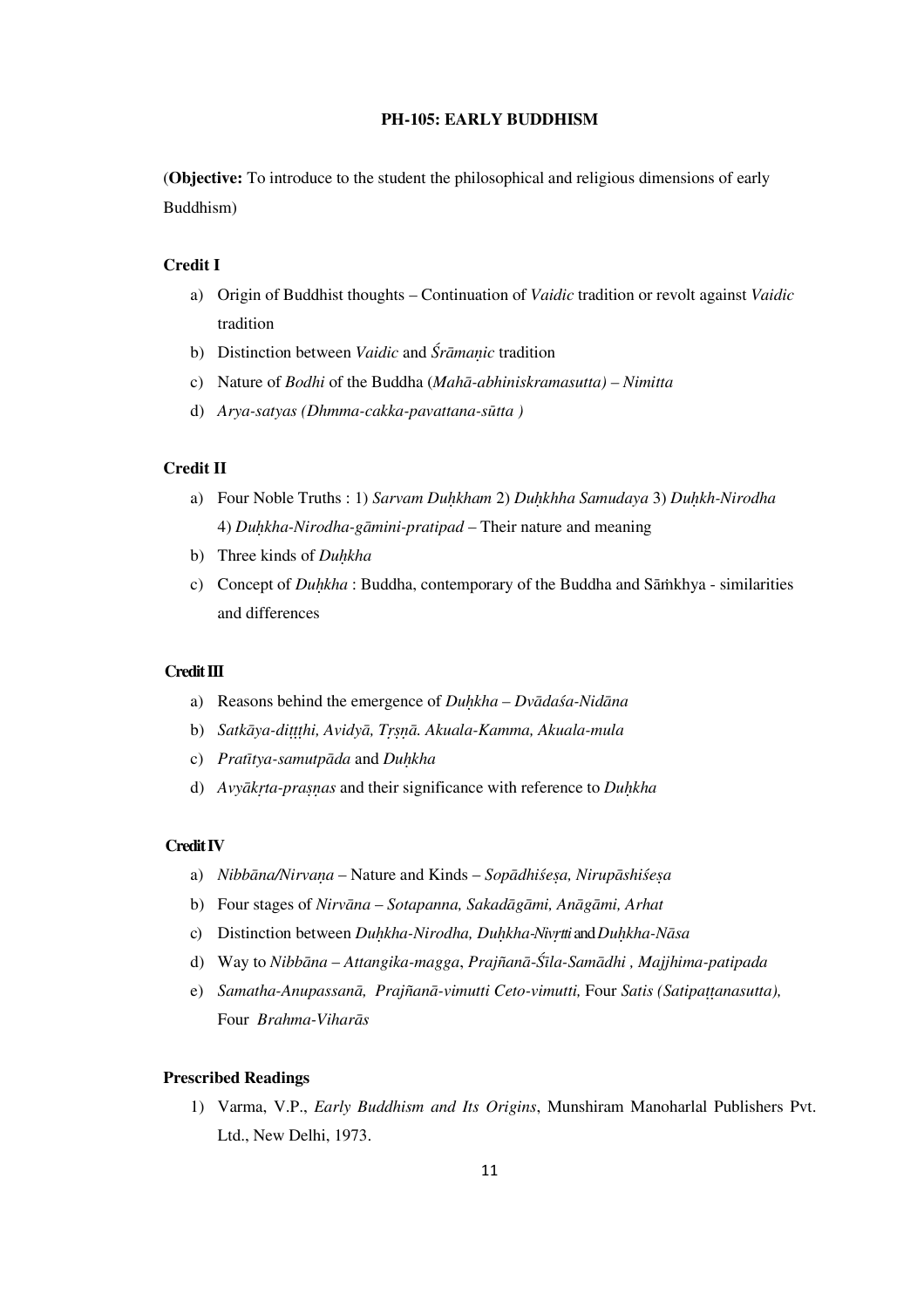- 2) Narada, *The Buddha and his Teachings*, Buddhist Missionary Society, Malaysia, 1988.
- 3) Sangharakshita, *The Three Jewels*, Windhorse Publications, London, 1977.
- 4) Kesarcodi Watson, Ian, *Approaches to Personhood in Indian Thought*, Sri Satguru Publications, 1995, (The chapter on Moksa only).
- 5) Chincore Mangal R. *Buddhist Conceptions of Man and Human Emancipation: A Critical Investigation*; New Bharatiya Book Corporation; Delhi; 2007

#### **Books for References**

- 1) Dialogues of the Buddha (mostly available at: www.accesstoinsight.org):
- 2) Credit I: *Kalamasutta* (AN 3.65); *Kutadantasutta* (DN 5); *Tevijjasutta* (DN 13); *Assalayanasutta* (MN 93); *Samannaphalasutta* (DN 2)
- 3) Credit II: *Dhammacakkappavattanasutta* (SN 56.11); *Anattalakkhanasutt* (SN 22.59); *Bharasutta* (SN 22.22); *Mahanidanasutta* (DN 15)15
- 4) Credit III: *Itivuttaka*: Iti. 44 (in Sutta Pitaka: Khuddaka Nikaya)
- 5) Credit IV: *Mahasatipatthanasutta* (DN 22)
- 6) *Dhammapada* (in The Pali Canon: Sutta Pitaka: Khuddaka Nikaya)
- 7) *Milindapanho*: Questions of King Milinda (in The Pali Canon: Sutta Pitaka: Khuddaka Nikaya)
- 8) *Visuddhimagga* (by Buddhaghosa)

### **PH-106: PHILOSOPHY OF BHAGVATGITA**

(**Objective:** To introduce to the student the philosophical dimensions of Bhagavadgita)

## **Credit I**

a) Place and importance of Bhagavadgītā

**b**) Bhagavadgītā as *Prastāna* : Historical and Philosophical Development

# **Credit II**

Ways of Life

- a) *Karmayoga* :
	- *i)* Classification of *Karma Karma, Akarma, Vikarma*
	- *ii*) *Niskamakarma*
	- *iii) JnÁnottara Karma*

#### **b) Bhaktiyoga**

- i) Types of *Bhakta Arta, Arthārthi, Jijñāsu* and
- ii) Nature of *Bhakti*
- iii) Relation between *jnāna* and *Karma*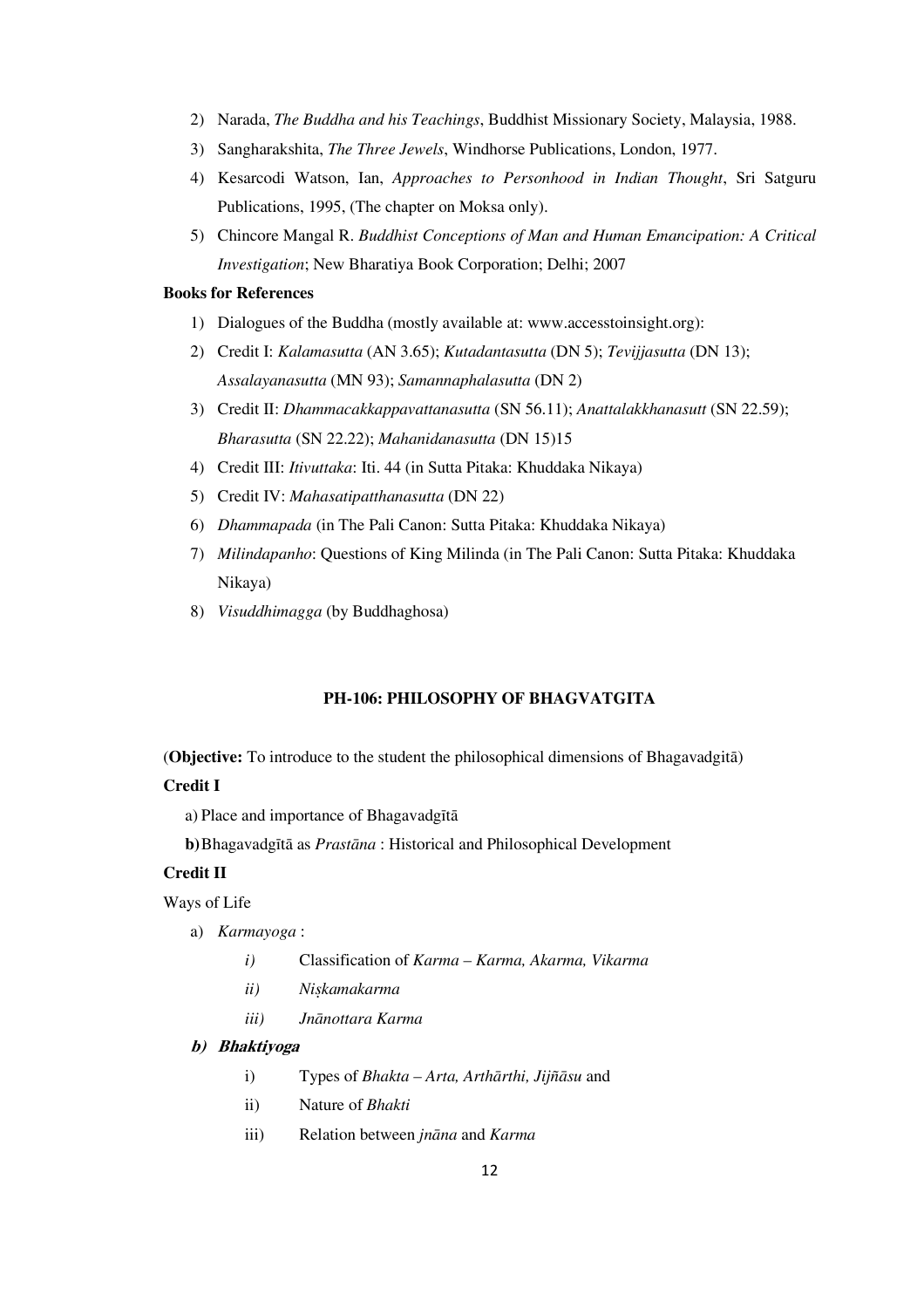- *c) JnÁnayoga* 
	- *i*) Distinction between *Jñāna*, Ajñ*āna* and *Vijñāna*

*ii*) *Ātmajñāna* 

d) *Samanvaya of Karmayoga, Bhaktiyoga* and *Jñānayoga*, in Bhagavadgītā

# **Credit III**

Metaphysics of Bhagavadgītā

- a) Concept of *Ksara*, Aksara
- b) Concept of *K*shetra-Kshetrajna
- c) Concept of *Prakriti*
- d) Concept of *Purusottama*

## **Credit IV**

Socio-Ethical aspects of Bhagavadgīta

- a) Varnādharma, Swadharma
- $b)$  *Nishkāma Karma*
- *c) Sthita½prajña*
- *d)Lokasamgraha*

# **Prescribed Readings**

- 1) Śankarbhasya of Bhagavadgītā
- 2) Tilak B. G. Śrimadgitarahasya Athava Karmayogaśasra, J. S. Tilak, Pune, 1973 (10<sup>th</sup> ed.)
- 3) Radhakrishnan S., The Bhagavatgita, Blackle & Sons Pvt. Ltd., Bambay, 1983 ( $8<sup>th</sup>$  ed.)
- 4) More S.S. GÍta as Theory of action, Satguru Publication, New Delhi
- 5) Arvindo, *Essays on BhagavadgÍta*

## **PH-107: EARLY SCHOOL OF NY**À**YA (PR**À**CÌNA NY**À**YA)**

**(Objective:** To introduce the chief tenets of the early school of Nyaya as it developed from Gautama to Vacaspatimisra, Jayanta and Bhasarvajña.)

#### **Credit I**

- a) The concept of  $\bar{A}$ *nviksiki*;
- b) Brief introduction to the 16 terms of Nyāya;
- c) *Ni½reyasa;* The notions of *Prameya* and *Apavarga*
- d) The classification of *Pramānas*:
- e) The definitions of *Pratyaksa, Anumāna, Upamāna, Śabda*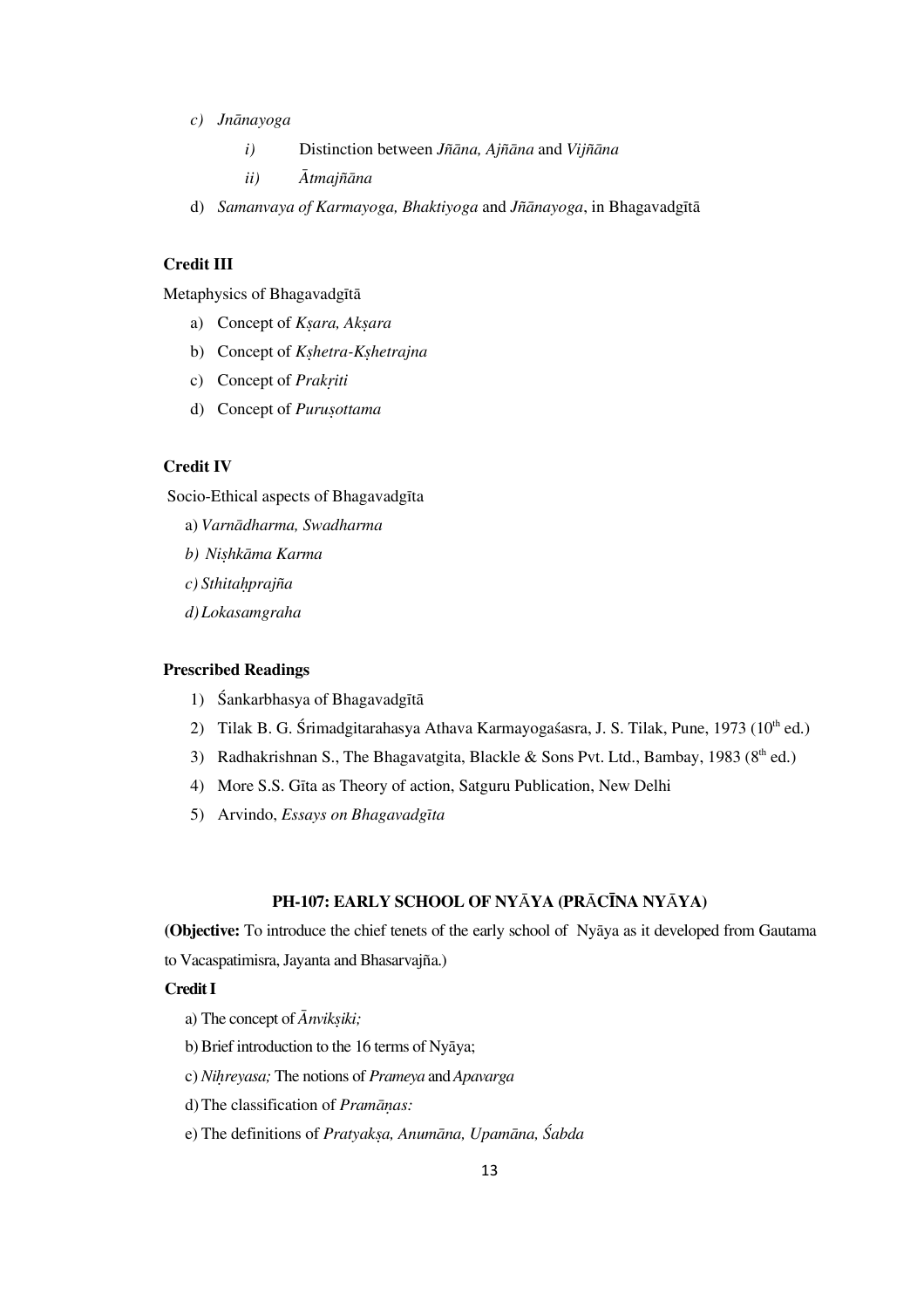# **Credit II**

- a) The nature and classification of *Anumāna*
- b) Related notions: *Drstānta, Siddhānta, Avayava, Tarka, Nirnaya*
- c) The nature and classification of *Hetvābhāsās*

## **Credit III**

- a) The Nya<sup>*y*a theory of debate and discussion: *Vada, Jalpa, Vitanda, Chala, Jati*</sup> (Concept only), *Nigrahasthāna*
- b) Debates concerning *Prameyas* in *Nyāyasūtra*

## **Credit IV**

Later phase of early Ny*Á*ya

- a) The issues concerning *Anumāna*: Justification of *Anumāna* as *Pramāna*, Vyāptijñāna, *Parāmarsa*, Five constitutive features of *Hetu* (Uddyotak*āra*, V*ācaspatimisra*, Jayanta)
- b) Arguments for the existence of *Īsvara* (Jayanta, Bh*āsarvajna*)

#### **Prescribed Readings**

- 1) Potter, Karl (ed.), *Encyclopedia of Indian Philosophies* (Vol. II), Motilal Banarsidass, Delhi, 1977 (Relevant sections).
- 2) Vidyabhushan, Satishcandra, *History of Indian Logic,* Motilal Banarsidass, Delhi, 1978 (Relevant Sections)

## **Books for References**

- 1) Jha, Ganganath, *Nyayasutras of Gautama* (Vols. I IV), Motilal Banarsidass, Delhi, 1984.
- 2) Barlingay, S.S., *A Modern Introduction to Indian Logic,* National Publishing House, New Delhi, 1976.
- 3) Gokhale, P. P., *Inference and Fallacies Discussed in Ancient Indian Logic,* Indian Book Center, Delhi, 1992.

#### **PH-108 : PLATO**

(**Objective:** 1) To introduce some basic issues and problems discussed by Plato.2) Study of the dialogues Meno, Theataus, Parmenides, Cyatylus Letter 7 and Republic ( Books V. VI. VII) with reference to following issues)

# **Credit I**

- a) Nature of Virtue : Whether virtues can be taught
- b) Relation between Virtue and Knowledge
- c) Concept of Justice and Ideal State
- d) Nature of Philosophy and a Role of a Philosopher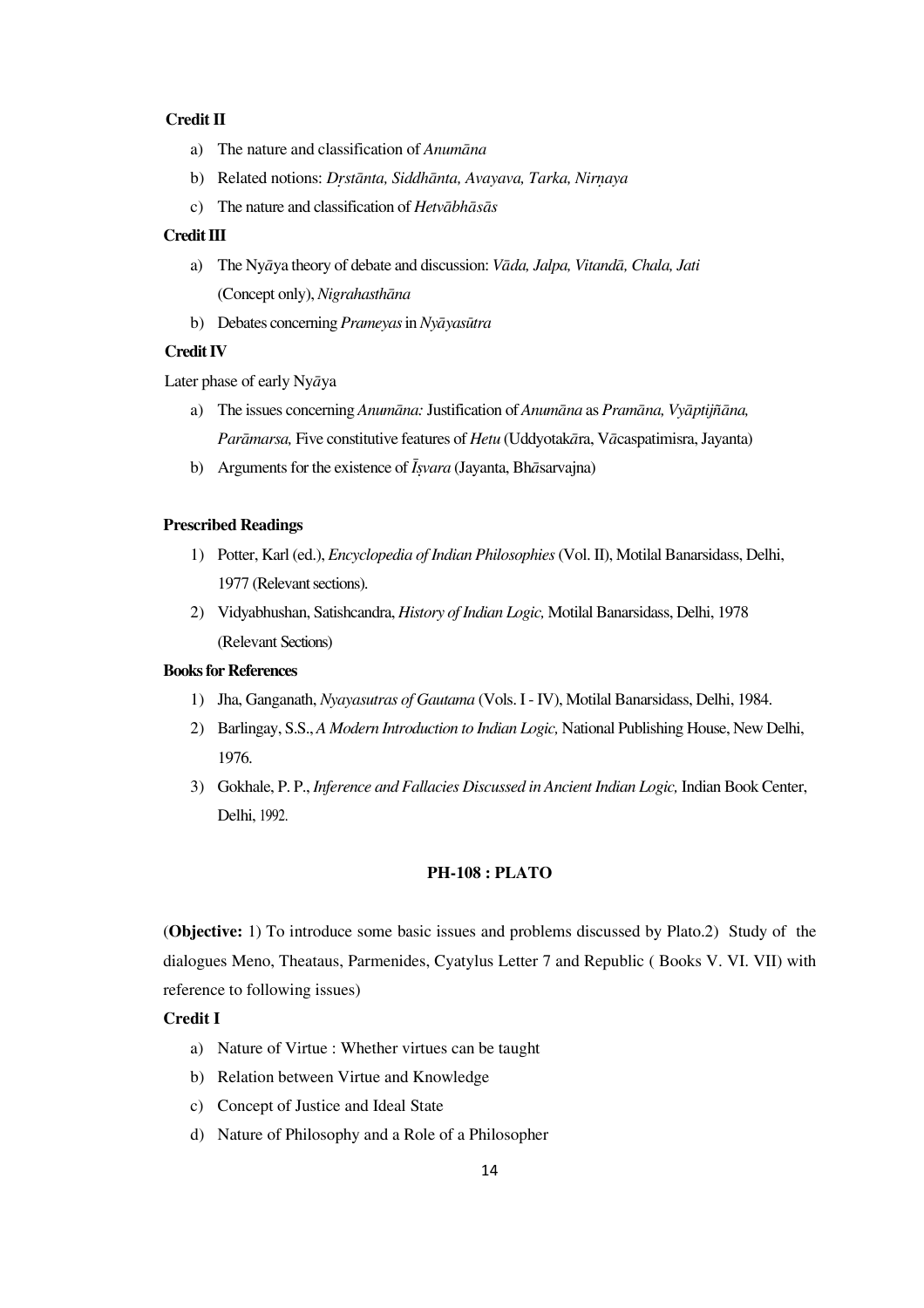# **Credit II**

- a) Nature and definitions of knowledge
- b) Protagorus : Man is the measure of all things
- c) Opinion and Knowledge
- d) Theory of Knowledge as Recollection
- e) Wisdom, Knowledge and Truth
- **f)** Ignorance and Falsity

# **Credit III**

- a) Issues concerning One and Many, Being and Becoming, Motion and Rest,
- b) Theory of Form and its criticism.
- c) Method of Dialogue and Method of Dialectics

## **Credit IV**

- a) Nature of Language
- b) Problem of Naming
- c) Relation between Language, Thought and Reality

#### **Prescribed Reading**

1) Hamilton, Edith & Huntington, Cairns (ed.), *The Collected Dialogues of Plato*, Princeton University Press, USA, 1961.

# **Books for References**

- 2) Moravcsik, *Patterns in Plato's Thought*, *D.* Reidel, Dordrecht, 1973*.*
- 3) Vlastos, G. (ed.), *Plato: A Collection of Critical Essays*, Anchor Books, New York, 1971.
- 4) Alien, R.E., *Plato's Parmenides: Translation & Analysis,* Basil Blackwell, London, 1983.
- 5) Sayre, K.M., *Plato's Analytic Method,* University of Chicago Press, Chicago, 1969.
- 6) Mathews, G., *Plato's Epistemology and Related Logical Problems,* Faber and Faber, London, 1972.
- 7) Crombie, I.M., *An Examination of Plato's Doctrines,* R.K.P., London, 1963.
- 8) Bluck, R.S., *Plato's Meno,* Cambridge, London, 1964.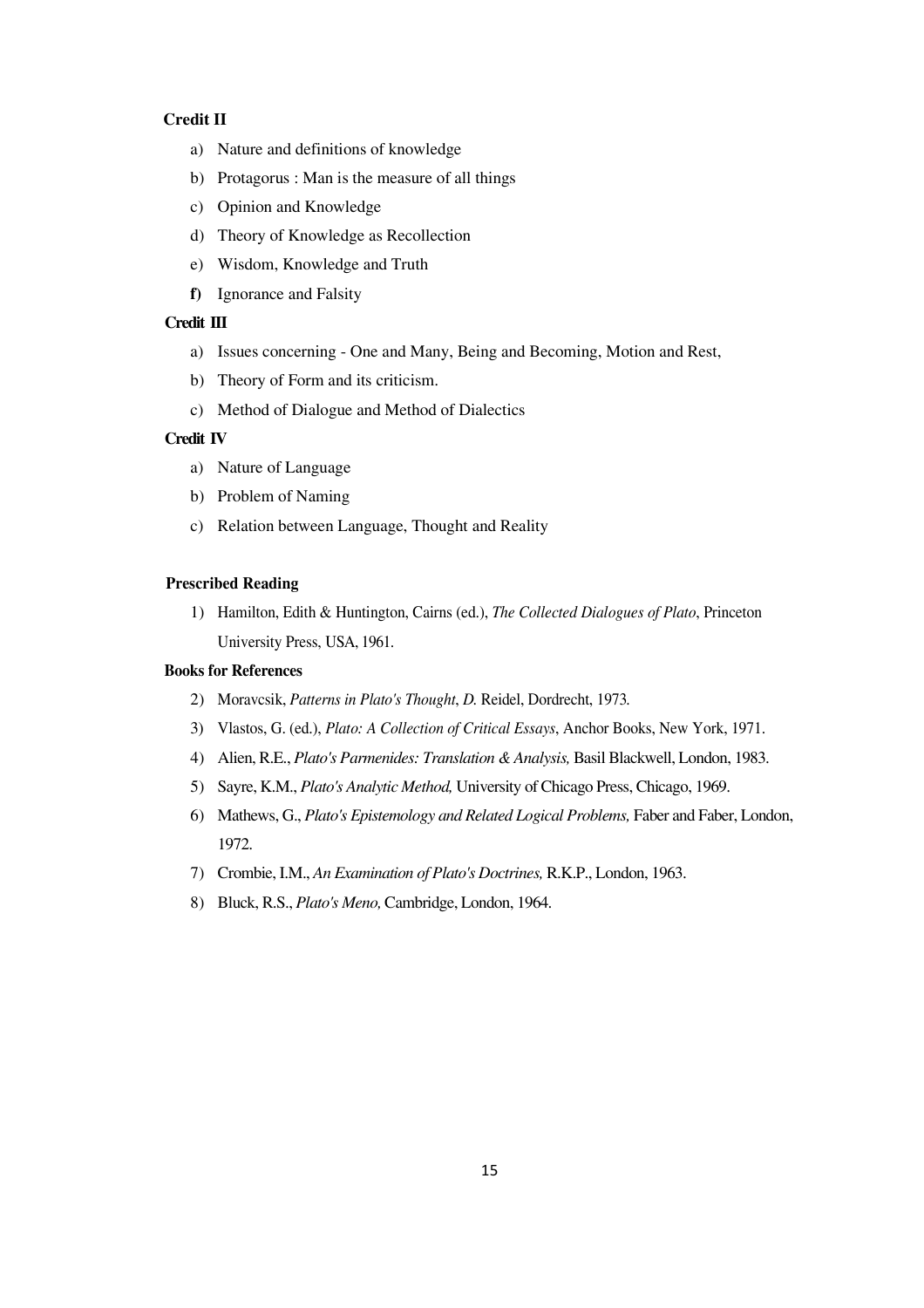# **PH-109 : DESCARTES**

(**Objective:** To introduce to students to the main aspects of Descartes' philosophy)

## **Credit I**

- a) Descartes and Modern Philosophy, Epistemological shift, Tree of Knowledge
- b) Rationalism and Scientific Method
- c) Rules for Direction of Mind
- d) Views on Perception

# **Credit II**

- a) Method of Doubt
- b) Cogito Ergo Sum
- c) Primacy of Subject
- d) Clearness and distinctness of Ideas
- e) Arguments for the Existence of God
- f) Truth and Possibility of error
- g) Charge of Circularity

### **Credit III**

- a) Notion of Substance
- b) Corporeal and Incorporeal Substance
- c) Problem of Mind-Body, Dualism, Problem of Solipsism

## **Credit IV**

- a) The problem of First Person
- b) Standpoint / Disembodied Subject
- c) Self Transparency-critique-Freud, Marx, Nietzsche

## **Prescribed Readings**

- 1) Descartes, Rene, *Discourse on Method and Meditations,* (tr.) Laurence J Lafleur, The Liberal Arts Press, New York, 1960.
- 2) Erol, E. & Haris, George (ed.), *Descartes' Rules for the Direction of the Mind (by* the late H. H. Joachim Reconstructed From Notes taken by his Pupils), Alien Union Ltd, London, 1957.

## **Books for References**

- 1) Cottingham, John (ed.), *The Philosophical Writings of Descartes,* Cambridge University Press, 1985.
- 2) Doney, Willis (ed.), *Descartes: A Collection of Critical Essays,* Garden City, New York, 1969.
- 3) Smith N. K., *Descartes' Philosophical Writings,* Macmillan, 1952.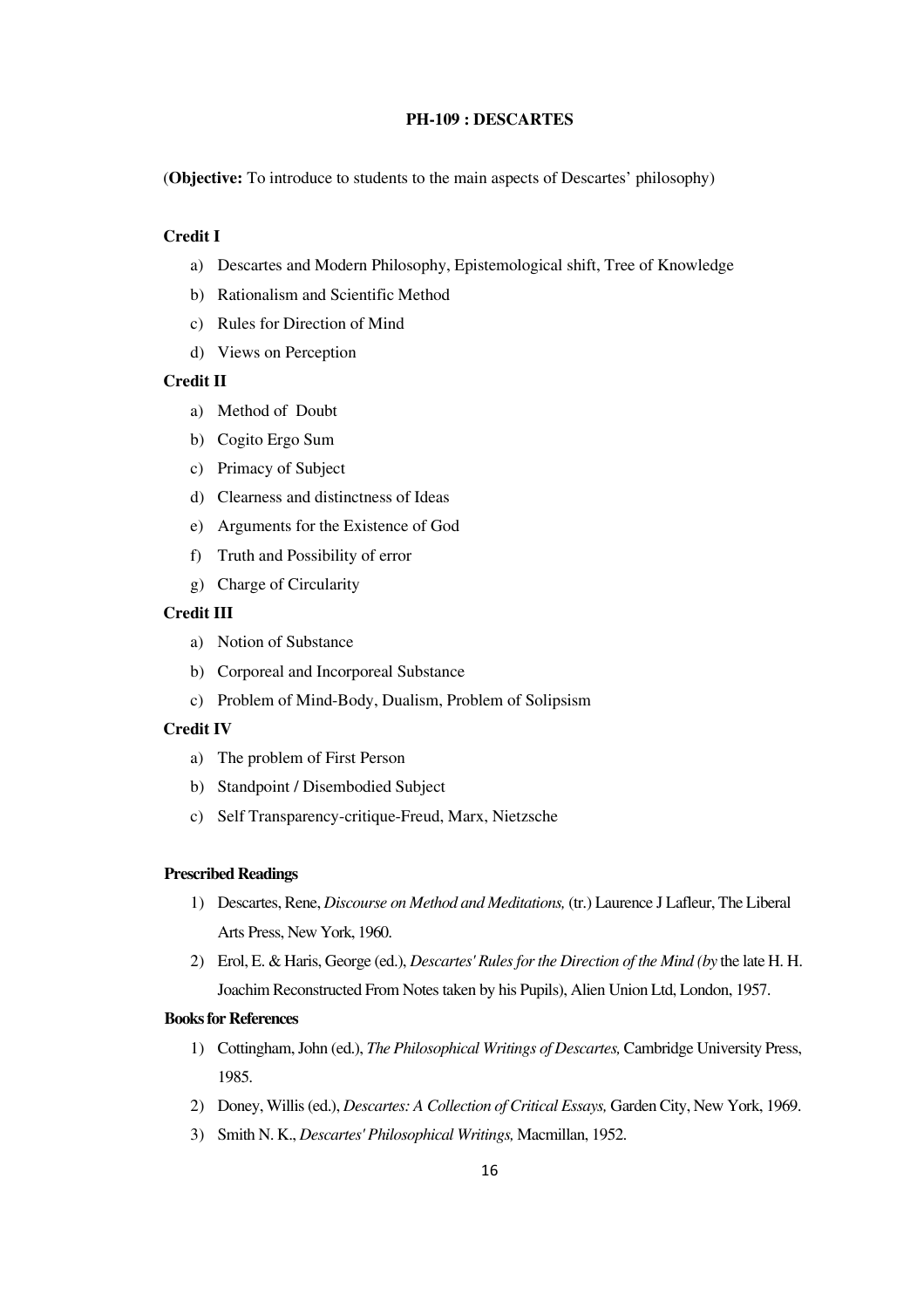- 4) Keeling, S. V., *Descartes,* Oxford University Press, 1968.
- 5) Boyer, Carl, *A History of Mathematics,* Princeton, NJ, Princeton University Press, 1985.
- 6) Clarke, Desmond, *Descartes: A Biography,* Cambridge University Press, 2006.
- 7) Farrell, John, *Demons of Descartes and Hobbes,* Paranoia and Modernity, Cervantes to Rousseau, Cornell UP, 2006
- 8) Sorrell, Tom, *Descartes,* Oxford University Press, 1987.
- 9) Cottingham, John, *The Cambridge Companion to Descartes,* Cambridge University Press, 1992.
- 10) Garber, Daniel, *Descartes' Metaphysical Physics,* University of Chicago Press, 1992.
- 11) Gaukroger, Stephen, *Descartes: An Intellectual Biography,* Oxford University Press, 1995.
- 12) Garber, Daniel & Ayers, Michael, *The Cambridge History of Seventeenth-Century Philosophy,* Cambridge University Press, 1998.
- 13) Melchert, Norman, *The Great Conversation: A Historical Introduction to Philosophy,* McGraw Hill, New York, 2002.
- 14) Grayling, A.C., *Descartes: The Life and Times of a Genius,* Walker Publishing Co., Inc, New York 2005.
- 15) William, Bernard, *Descartes: The Project of Pure Inquiry,* Penguin, 1978.

# **PH — 110 : PHILOSOPHY OF NATURAL SCIENCE**

 $\lceil$  Objective  $-1$ ) To acquaint the students with broad period in history of science ad with basic issues, concepts and debate in philosophy of science through contribution of individual scientists and schools)

#### **Credit I**

- a) Aristotle's concept of Science,
- b)Aristotle's views on Nature,
- c) Aristotle's method of science;
- d)Teleological elements in Aristotle's theory.
- e) Aristotle's Theory of Causation

#### **Credit II**

- a) Medieval adaptation of Aristotle's view. : i)Averroes ii) Grosseteste iii) Roger Bacon iv) Ockham
- b) Renaissance critique of Science.
- c) Francis Bacon, and Inductivism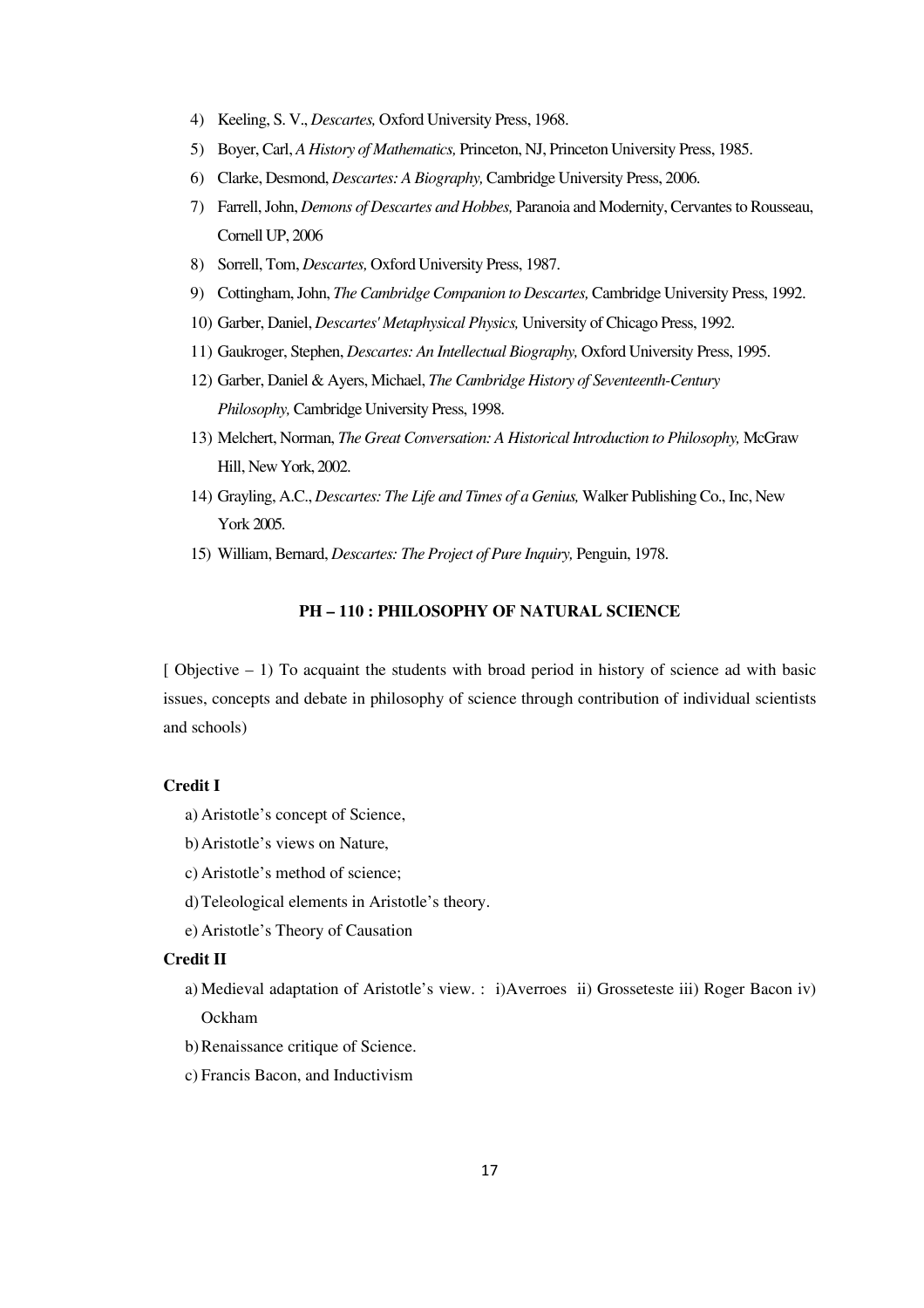# **Credit III**

- a) Mechanistic view of Science: i) Galileo ii) Copernicus iii) Descartes iv) Newton
- b) Debate on causation  $i$ ) Hume ii) Kant iii) Mill

# **Credit IV**

Positivism and Post-Positivism :

- a) Hampel
- b)Karl Popper
- c) T.S. Kuhn

## **Prescribed Readings**

- 1) Hempel, C.G., *Aspects of Scientific Explanation,* Free Press, New York, 1968.
- 2) Nagel, Ernst, *The Structure of Science: Problems in Logic of Scientific Explanation*, RKP, London, 1961.
- 3) Popper, Karl, *The Logic of Scientific Discovery,* Harper Torch Books, New York, 1968.
- 4) Kuhn, Thomas, *The Structure of Scientific Revolutions,* Chicago University Press.
- 5) Lackatos, Imre and Musgrave Alen (Ed.), *Criticism and Growth of Knowledge,* Cambridge University Press, London, 1970.

## **Books for Reference**

- 1) Radnitzsky, Gerand and Anderson Gunnav, *The Structure and Development of Science,* D. Reidel Publishing Company, Boston, 1979.
- 2) Laudan, Larry, *Progress and its Problems: Towards a Theory of Scientific Growth*, RKP, London, 1977.
- 3) O'Neiil W. N., *Fact and Theory,* Sydney University Press, 1969.
- 4) Deshpande, S. S., Gokhale, P. P., More, S. S.(Eds.) *Vijnanace Tattvajnana,* Granthali, Mumbai, 2006

### **PH 111 - PHILOSOPHY OF EDUCATION**

**[Objective:** To acquaint student with the basic concepts and issues in philosophy of education]

#### **Credit I**

- a) Concept of education Distinction between education, training and indoctrination.
- b) Aims of education (intrinsic and instrumental).
- c) Liberal education
- d) Analysis of knowledge and understanding.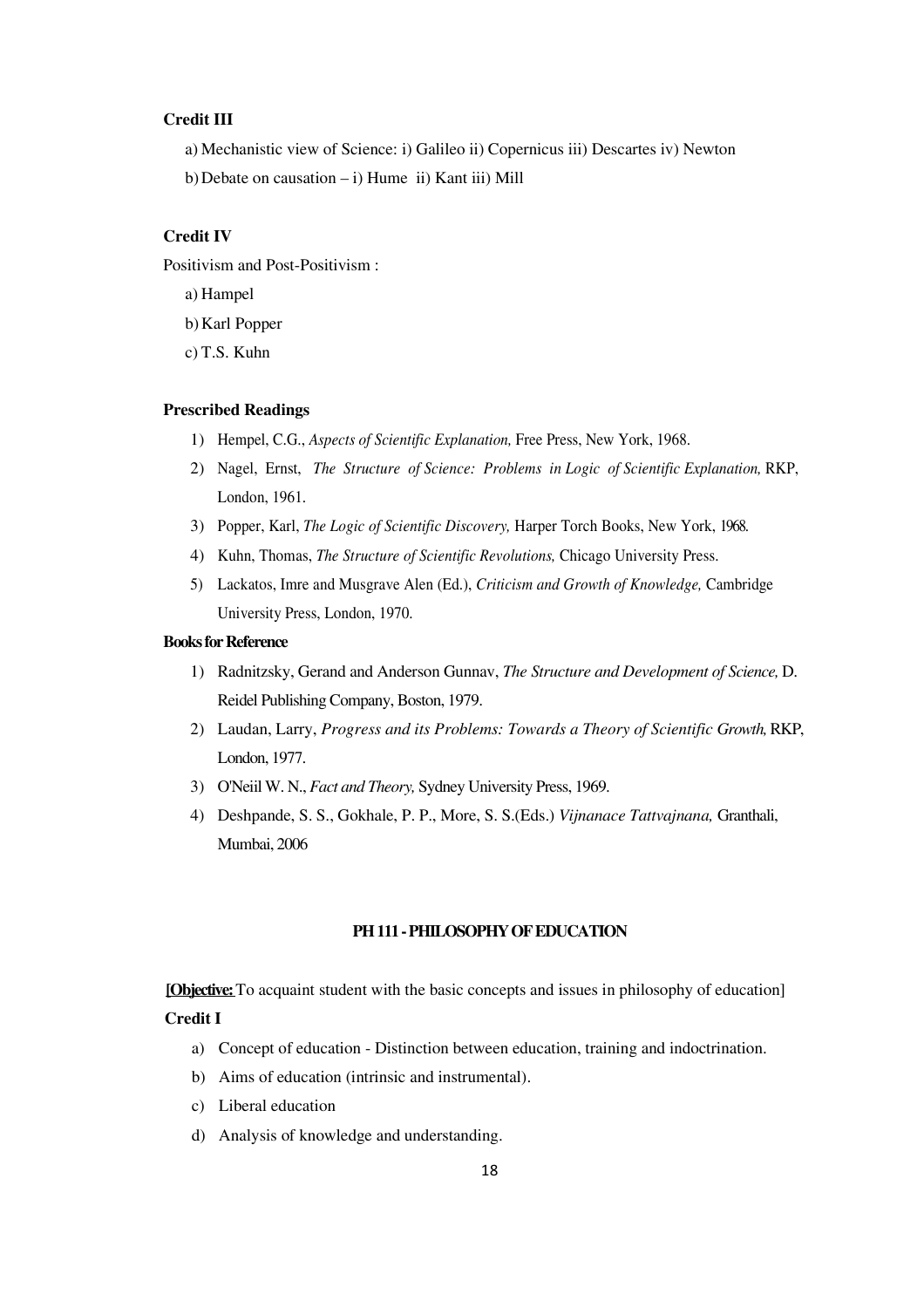## **Credit II**

- a) Concept of teaching and learning
- b) Philosophical, logical and psychological aspect of learning (with special reference to the naturalism, realism, idealism and pragmatism)

# **Credit III**

- a) Value education Concept of educational values
- b) Value as the foundation of the process of education
- c) Dangers of de-linking education and values.

## **Credit IV**

Some issues in Indian education —

- a) Equalization of educational opportunity
- b) Education and social justice
- c) Education and social change
- d) Education in the context of modernization, Globalization
- e) Education for environmental balance

## **Books for Reading and References**

- 1) R.S. Peter, *The Concept of Education* (Ed.), London, 1966.
- 2) R.S. Peter, *The Philosophy of Education* (Ed.), OUP, 1978.
- 3) R.S.Peter, *The Logic of Education,* London, R & K Paul, 1970.
- 4) Longford, Glenn and O'Conner D.J. (Ed.), *New Essays in the Philosophy of Education,*  RKP, 1973.
- 5) Maccle Kan James E., *Philosophy of Education,* Prentice Hall, 1976.
- 6) Barton, Robin, *Moral Philosophy for Education,* Unwin, 1977.
- 7) Sneek I.A., *Concept of Indoctrination,* RKP, 1972.
- 8) Naik J.P., *Equality, Quality and Quantity: The Elusive Triangle in Indian Education,*  Allied, 1975.
- 9) Shah A.B. (Ed.), The *Social Context of Education* (Essays in Honor of J.P. Naik), Allied, 1978.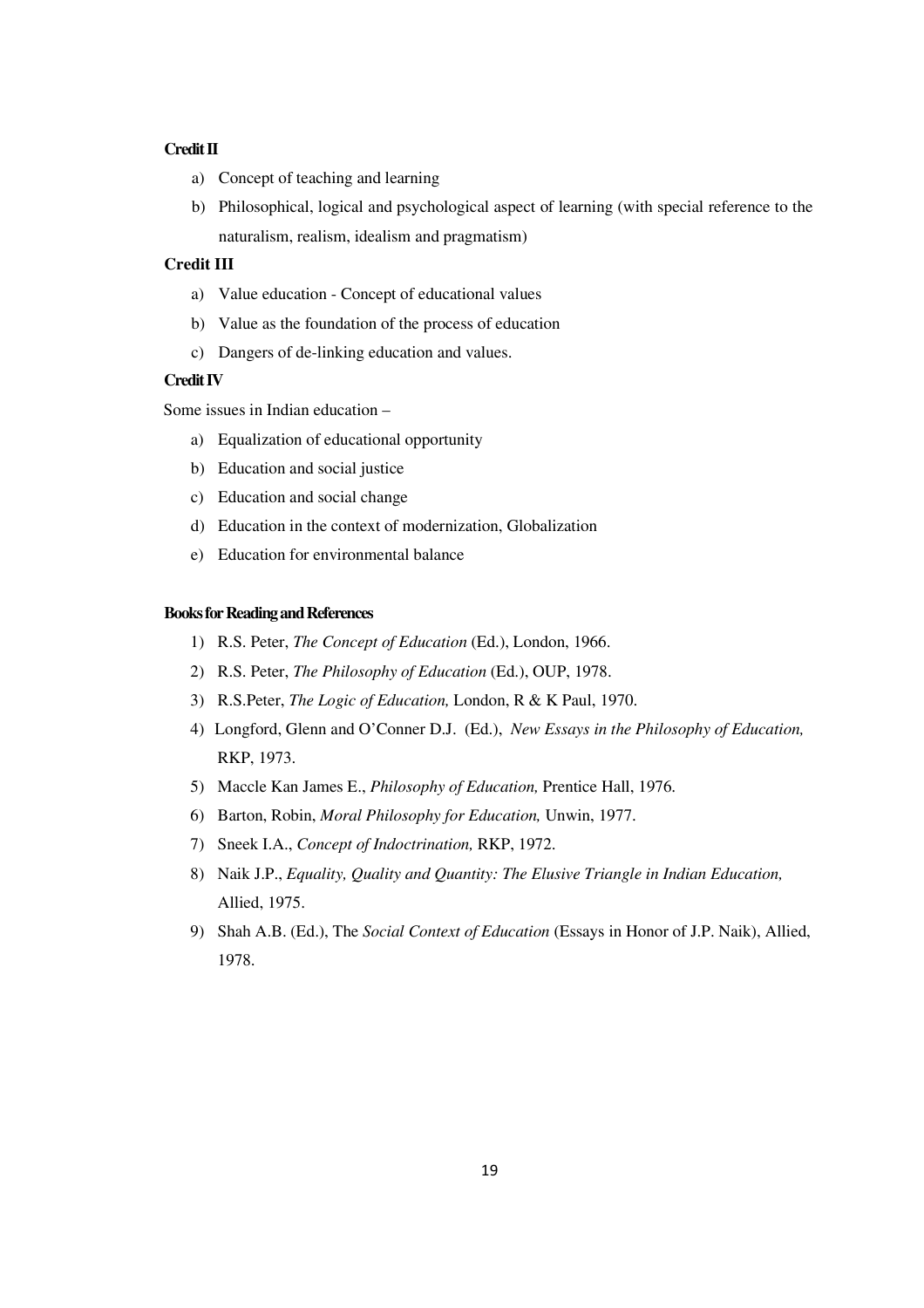# **PH - 112 : EXISTENTIALISM**

[Objective : To introduce the basic concerns of existentialist philosophy.]

# **Credit I:**

# (A)**Friedrich Nietzsche**:

- a) Critique of Kant, Anti-Christ,
- b) Truth as a Mobile Army of Metaphors,
- c) Art: Apollonian Beauty v/s Dionysian Ecstasy

## (B) **Soren Kierkegaard**:

- a) Truth as Subjectivity,
- b) Stages on life's way
- c) Art: Indirect Communication and the Existing Individual

## **Credit II:**

### **Martin Heidegger:**

- a) Ontological Difference between Being (Sein) and beings (Seiendes)
- b) The Fundamental Ontology of Dasein:

(i)Inauthentic Existence (ii) Authentic Existence

c) Art: Work of Art as the happening of truth

# **Credit III:**

# **Jean Paul Sartre:**

- a) Transphenomenality of being (being and nothingness), being-in-itself/ being-for-itself
- b)Bad faith, being-for-others (gaze)
- c) Art:Literature as an expression of freedom

# **Credit IV:**

# **Gabriel Marcel:**

- 1) Being, Being and Others
- 2) Being and Having
- 3) Art: Spiritual Function of Music

## **Prescribed Reading**

- 4) Blackham, H.J. *Six Existentialist Thinkers*
- 5) Macquarrie J. *Existentialism,* Penguin, 1980.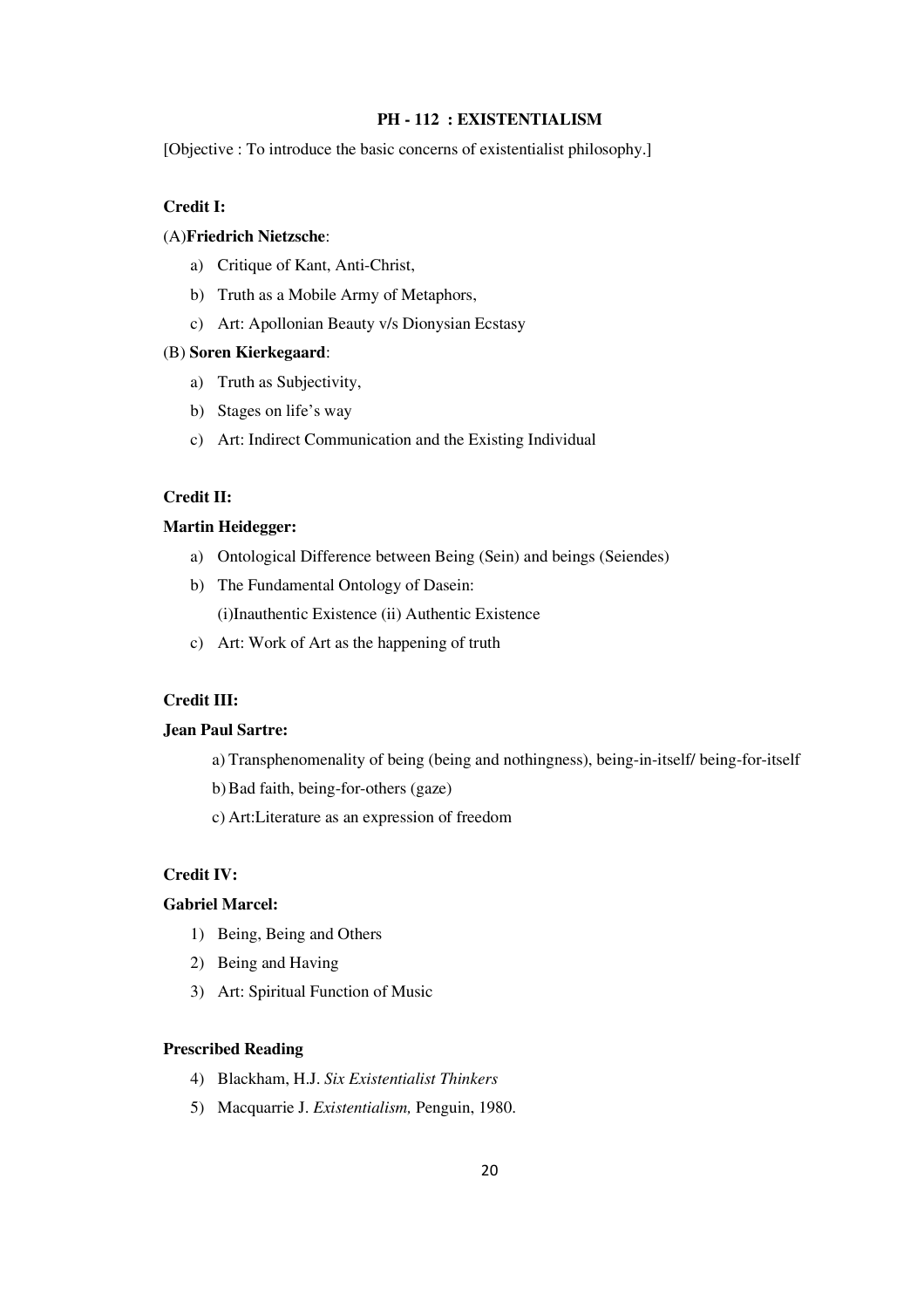- 6) Bhadra M.K. *A Critical Survey of Phenomenology and Existentialism*, ICPR in association with Allied Publishers, New Delhi, 1990.
- 7) Barett, William, *The Irrational Man,* London: Heinemann, (1961)
- 8) Crtichley, Simon and William R. Schroeder (Ed) *A Companion to Continental Philosophy*, Malden & Oxford : Blackwell, 1998.

#### **Books for Reference :**

- 1) Arrington, Robert (Ed*), A Companion to the Philosophers*, Blackwell, Oxford, 1999.
- 2) Embree L. Behnke E Carr David & Others (eds.) *Encyclopedia of Phenomenology* (Relevant Sections) Kluwer Academic Publishers, Dordrecht, 1997.
- 3) Nietzsche, Friedrich *Birth of Tragedy, Twilight of the Idols and Anti-Christ*
- 4) Gardiner, Patrick ,*Kierkegaard*, Oxford University Press, Oxford, 1988.
- 5) Kierkegaard S *Either/Or* Vol. I & II, OUP, 1944
- 6) Kierkegaard, Soren, *Concluding Unscientific Postscript*, Princeton University Press, Princeton 1941.
- 7) Kierkegaard, Soren, *Stages on Life's Way*, Princeton University Press, Princeton, 1988.
- 8) Heidegger, Martin "*Question Concerning Technology*"
- 9) Heidegger, Martin "*Origin of a Work of Art*"
- 10) Heidegger M . *Being and Time*, tr. By Macquarrie J. and Robinson, D.S. Harper, 1962.
- 11) Grene, Marjorie, *Heidegger,* New York, 1957.
- 12) Sartre J.P. *Being and Nothingn*ess, tr. By Bornes M, Philosophical library, 1956.
- 13) Sartre, Jean Paul "*What is Literature*?"
- 14) Warnock, Mary (1965) *The Philosophy of Sartre*, Hutchison University Press London:.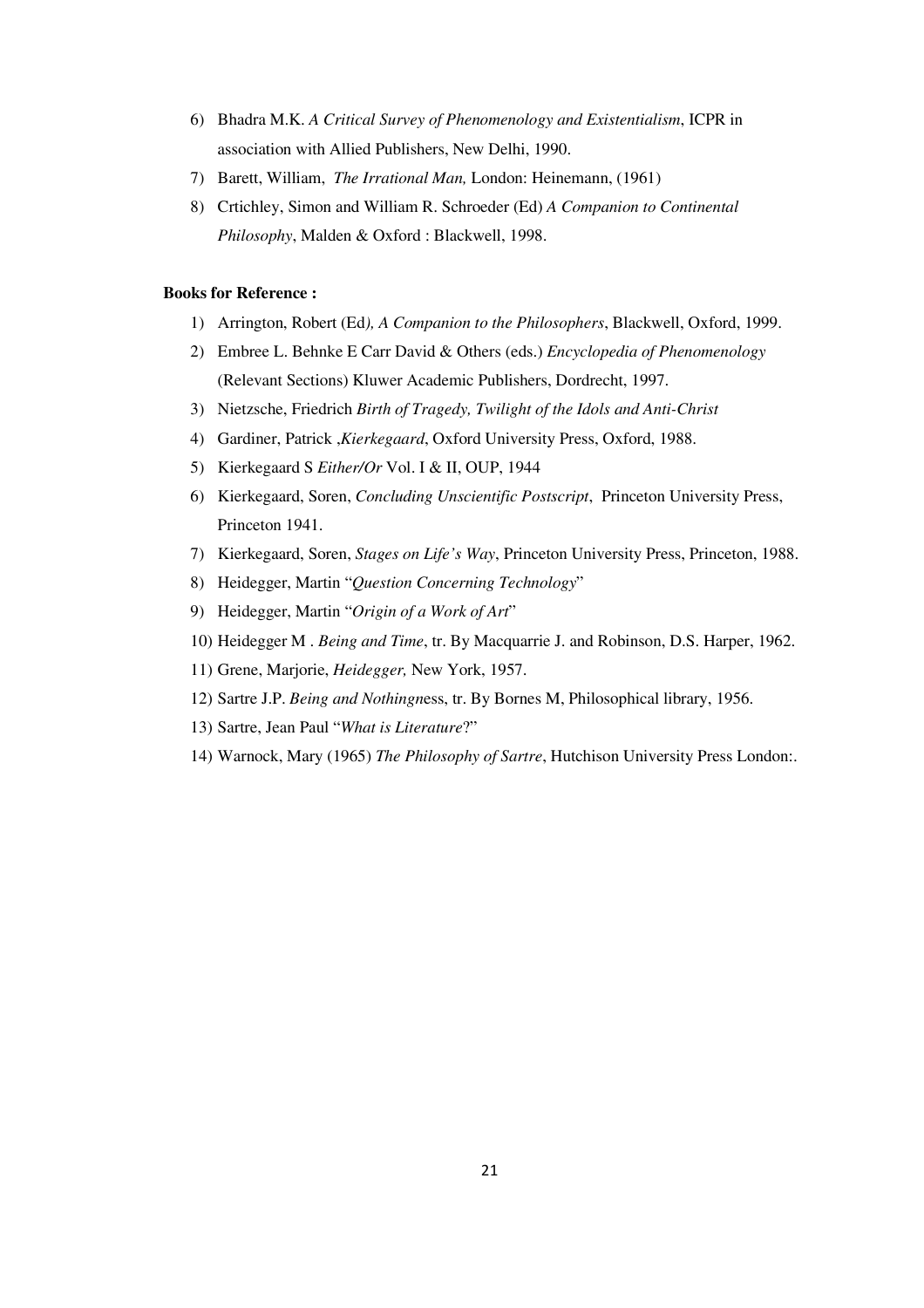# **SEMESTER II**

# **PH -201 PROBLEMS IN INDIAN EPISTEMOLOGY**

(Objective: To develop systematic and critical understanding of the basic concepts and problems in Indian epistemology)

#### **Credit I**

- a) Nyāya view of *Buddhi /Jñāna* and its kinds; *Pramāna* and *Pramā*
- b) Pūrvamīmāmsā approach to nature and classification of *Pramāna*
- c) Buddhist approach to nature and classification of *Pramāna*
- d) *Pramāna-vyavasthā* and *Pramāna-samplava*

## **Credit II**

- a) *Pratyaksa*: Its nature and kinds according to Nyāya
- b) *Pratyaksa* Its nature and kinds according to Buddhism
- c) *Khyātivāda: Akhyāti, Anyathākhyāti, Viparītakhyāti, Ātmakhyāti, Asatkhyāti, AnirvacanÍyakhyÁti, SatkhyÁti*

## **Credit III**

(A) NyÁya views on *AnumÁna*:

- a) Nyāya views on The concept, structure and classification of *Anumāna*
- b) Nyāya views on The notion of *Vyāpt*i
- (B) Buddhist views on *Anumāna* 
	- a) Buddhist views on The concept, structure and classification of *Anumāna*

b) Buddhist views on The notion of *Vyāpti*,

#### **Credit IV**

- a) *Prāmānyavāda* according to Nyāya and Mīmāmsā
- *b*) The Nature of other *Pramānas Upamāna, ūabda, Arthāpatti, Anupalabdhi*
- c) The question of reducibility of *pramānas* according to Nyāya

## **Texts to be used**

Annambhatta: Tarkasamgraha Dharmakîrti: Nyāyabindu Kumarila Bhatta:: Śkolavārtik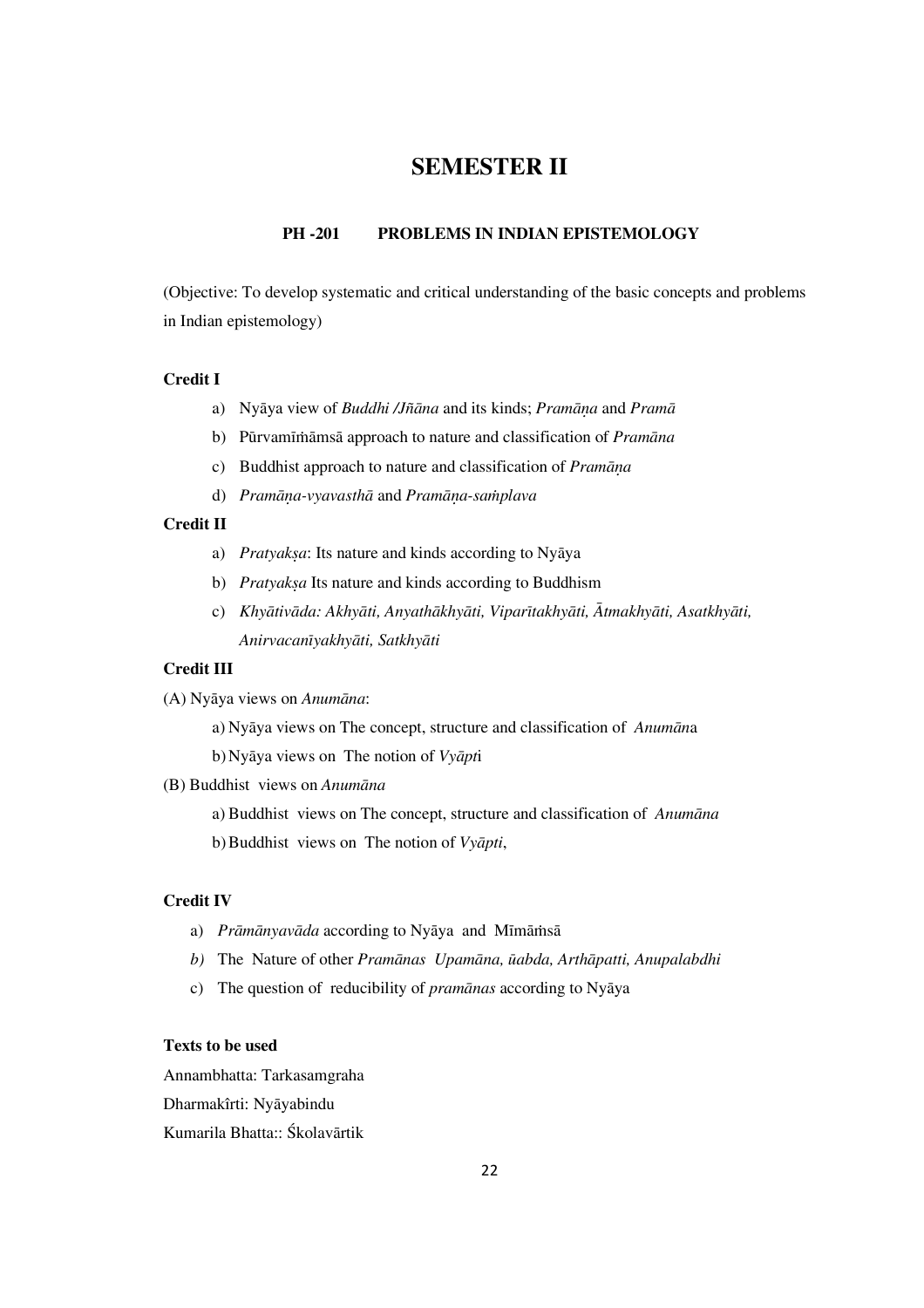#### **Prescribed Readings**

- 1) Athalye and Bodas (tr. & ed.), *Tarkasamgraha of Annambhatta*, BORI, Pune, 1963.
- 2) Mohanty, J.N., *Reason and Tradition in Indian Thought*, Clarendon Press, Oxford, 1992
- 3) Matilal, B.K., *Perception*, Oxford, 1980.
- 4) Bhatt, Govardhan, P., *The Basic Ways of Knowing* (An In-depth Study of Kumarila's Contribution to Indian Epistemology), Motilal Banarsidass, Delhi, 1989 (Second Ed.).
- 5) Barlingay, S.S., *A Modern Introduction to Indian Logic*, National Publishing House, Delhi 1965.
- 6) Sharma, Ambikadatta, "*Pramanasamplava and Pramanavyavastha*", in: JICPR, Vol. XIV, No. 2, Jan.-April, 97.
- 7) 7. Chinchore Mangala R. *Dharmakīrti's Theory of Hetu-centricity of Anumāna*; Motilal Banarsidass; New Delhi; 1989

#### **Books for References**

- 1) Matilal, B.K., *Epistemology, Logic and Grammar in Indian Philosophy*, Monton, 1971.
- 2) Dasgupta, S.N., *A History of Indian Philosophy* (Relevant Volumes and Chapters), Cambridge Uni. Press, London, 1940.
- 3) Kar, B.N., *Theories of Error in Indian Philosophy*, Ajanta Publications, Delhi, 1978.
- 4) Datta, D.M., *Six Ways of Knowing*, University of Calcutta, Calcutta, 1960.
- 5) Stcherbatsky, Th., *Buddhist Logic*, Vol. 2, Dover Publications Inc., New York, 1962.5
- 6) Bapat Lata, Buddhist Logic, Bharatiya Book Corporation New Delhi,

#### **PH-202: PROBLEMS IN WESTERN EPISTEMOLOGY**

(**Objective:** To develop systematic and critical understanding of the basic concepts and problems in Western Epistemology)

# **Credit I**

- a) Nature and definition of knowledge
- b)Knowledge and belief (Plato);
- c) Intuitionism : Bergson
- d)Challenge of skepticism to the possibility of knowledge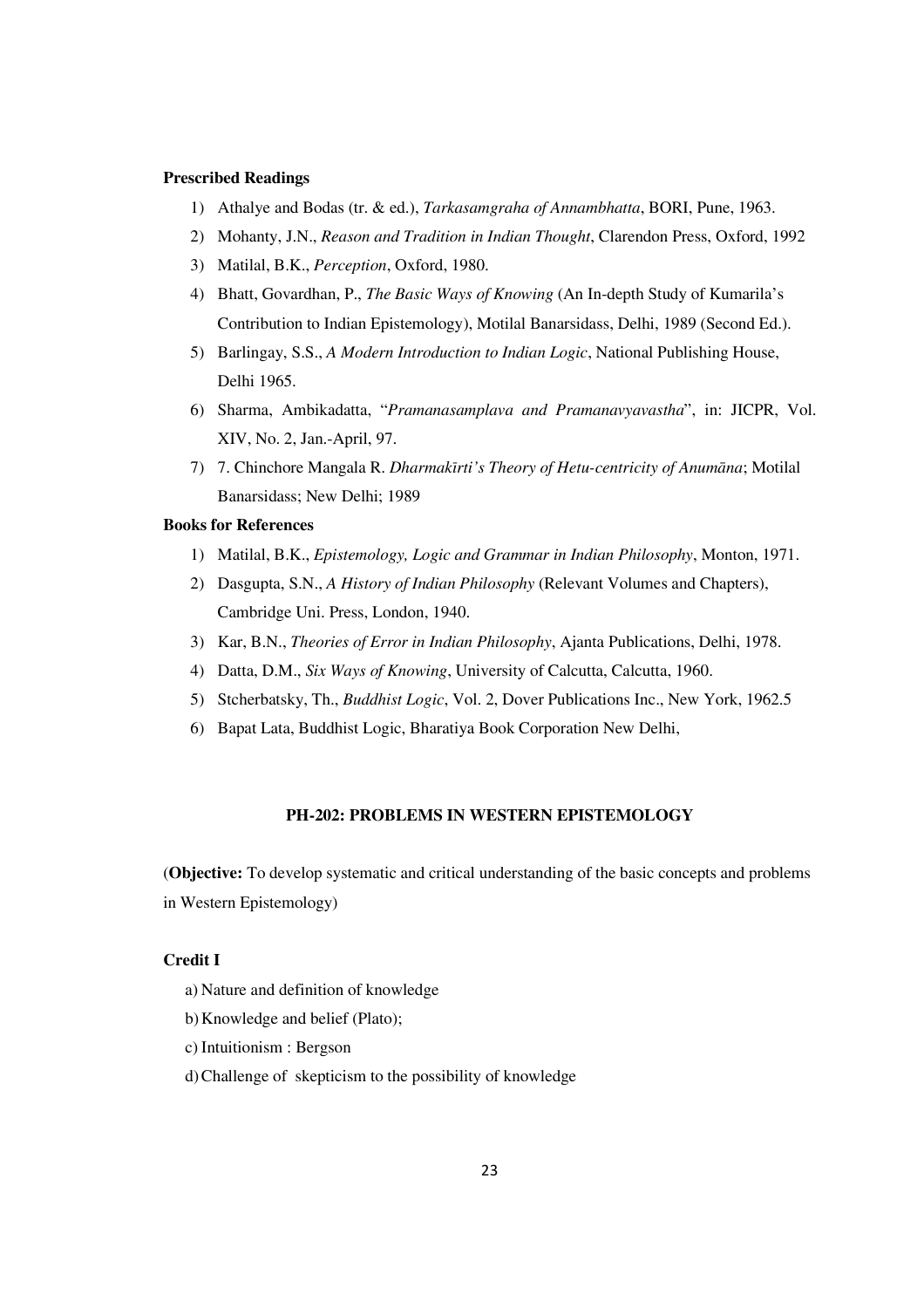# **Credit II**

- a) Gettier problem and responses to it
- b)Justification of knowledge claims :

i)Foundational (knowledge as correspondence)

ii) non-foundational (Coherentism and Reliabilism) approaches to the nature and analysis of knowledge

# **Credit III**

- a) Problems of perception: i) Direct realism ii) Representative realism iii) Phenomenalism
- b)Rationalist, Empiricist and Kantian approach to knowledge (analytic-synthetic distinction, synthetic a priori),
- c) A priori knowledge

## **Credit IV**

- a) Theories of truth: i) Correspondence ii) Coherence iii) Pragmatic
- b) Problem of Meaning: Denotative, Connotative, Use theory of meaning

#### **Prescribed Readings**

- a. Lehrer, Keith, *Theory of Knowledge*, Westview Press, 2000 (second edition).
- b. O'Connor, D.J. & Carr, B., Introduction to Theory of Knowledge, Harvester Press Ltd. (Sussex), 982.
- c. Canfield & Donnell (eds.), *Readings in the Theory of Knowledge*, Appleton-Century Crofts, USA, 1964.
- d. Dancy, Jonathan*, An Introduction to Contemporary Epistemology*, Basil Blackwell, 1985

#### **Books for References**

- 1) Pappas & Swain (eds.), *Essays on Knowledge and Justification*, Cornell University Press, Ithaca, New York, 1978.
- 2) Copleston, F., *A History of Philosophy* (Relevant Volumes), Image Books, New York, 1997.
- 3) Ayer, A.J., *The Central Questions of Philosophy*, Holt, Rinehart and Winston, New York, 1979.
- 4) Armstrong, D. M., *Belief, Truth and Knowledge*, Cambridge University Press, Cambridge, 1973.
- 5) Ayer, A.J., *The Problem of Knowledge*, Pelican Books, London, 1971.
- 6) Yolton, J.W., *Theory of Knowledge*, Collier-Macmillan, New York, 1965.
- 7) Alston, W.P., *The Philosophy of Language*, Prentice-Hall, 1964.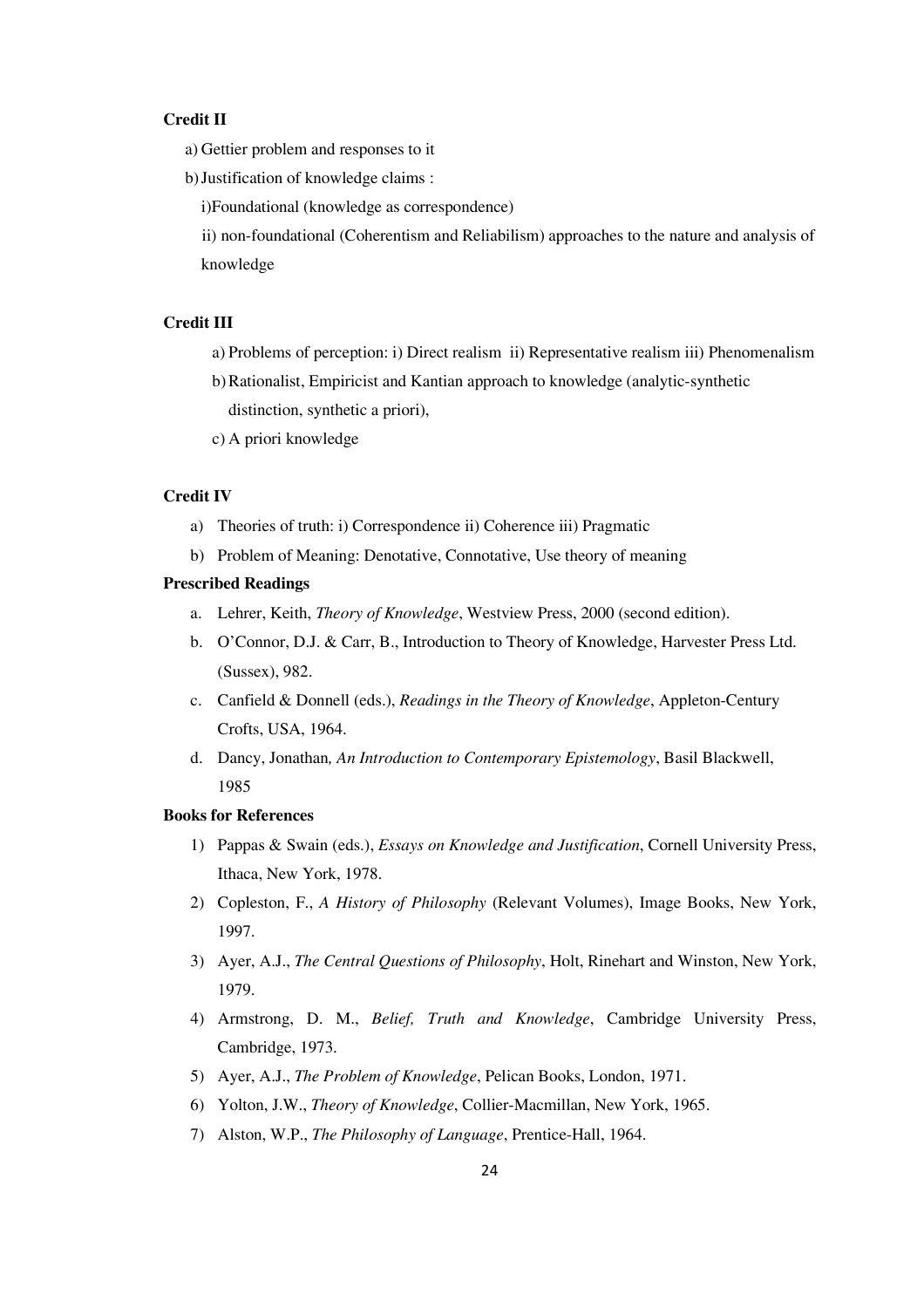# **PH-203: PREDICATE LOGIC, RELATIONAL LOGIC AND AXIOMATICS**

(**Objectives:** To enable the student to develop proficiency in Predicate and Relational Logic and Axiomatization of Logic)

## **Credit I**

## **(A) Predicate Logic**:

a) Propositional functions and propositions

b)Square of opposition

c) Rules of quantification (preliminary version) and restrictions on rules of quantification;

d)Quantification Negation and Equivalence

 **(B) Deductive demonstration** of validity of valid arguments involving quantifiers:

- a) Direct Proof
- b)Conditional Proof
- c) Indirect Proof

#### **Credit II**

a) Demonstration of invalidity of invalid arguments involving quantifiers

b)Multiply general propositions

c) Relations; Properties of relations

d) definite description and identity; Arguments involving relations

## **Credit III**

## **Axiomatic system**:

a) Nature and structure of Axiomatic system

b)Consistency, completeness and independence of axioms

# **Credit IV**

a) PM System : 15 Theorems

b) Rosser's System : 15 Theorems

## **Prescribed Readings**

- 1) Copi, I. M., *Introduction to Logic*, Macmillan Co., New York, 2011 (11th ed.).
- 2) Copi, I. M., *Symbolic Logic*, Macmillan Co., New York, 1995 (6th ed.).
- 3) Hughes, G .E. & Londey, D.G*., The Elements of Formal Logic*, Delhi, 1966.
- 4) Rosser J. Barkley, Logic For Mathematicians, McGraw-Hill Book Company, London, 1953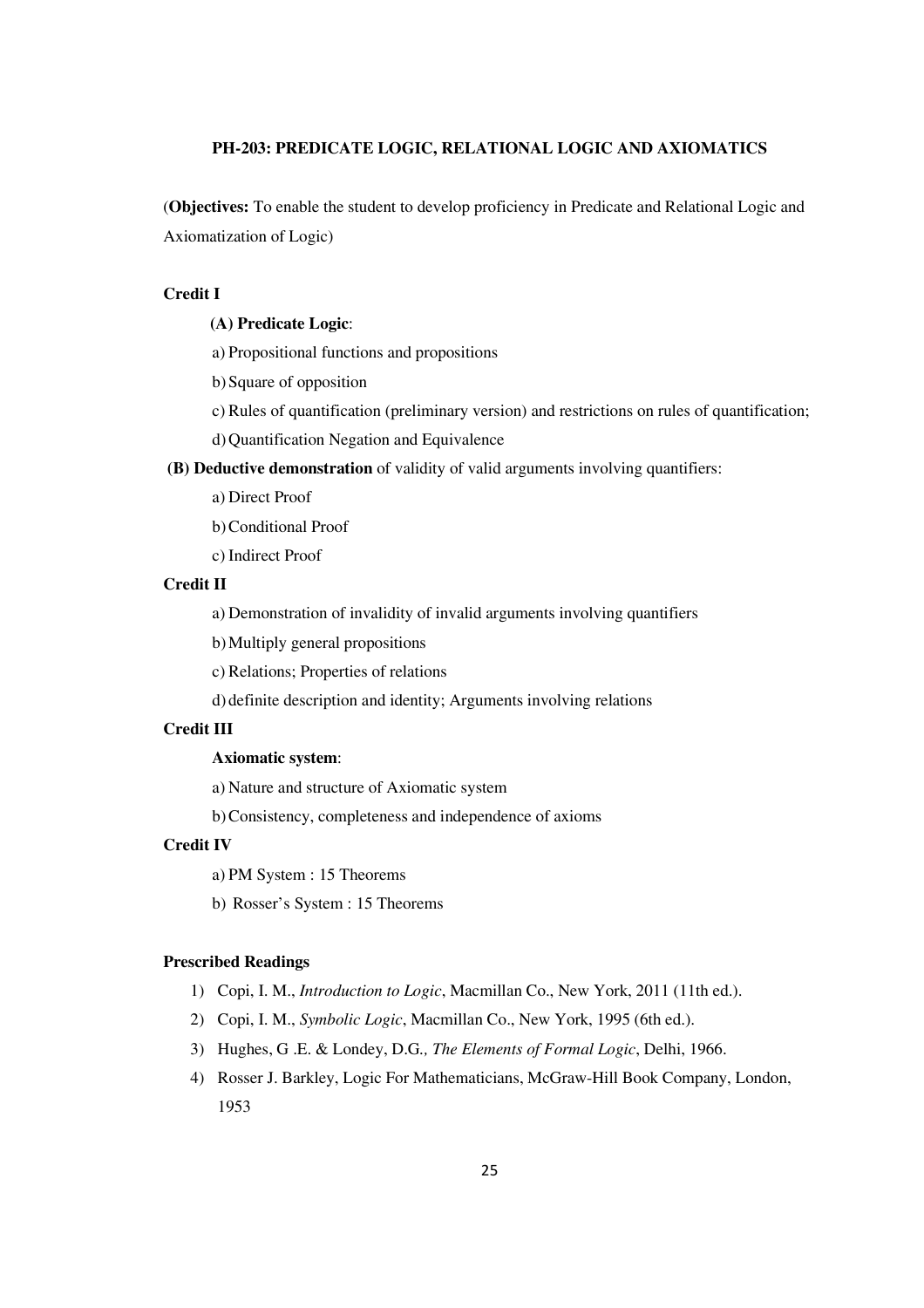## **PH - 204 JAINISM**

[Objective :To acquaint the student with the Jaina approach to ethics, the goal of life and the way of attaining it]

## **Credit I**

- a) Historical Development of Jainism
- b) Vedic culture and *Śramana* culture.
- c) The place of Jainism in *Śramana* culture.

## **Credit II**

#### **Metaphysics**

- a) Anekāntavāda
- b) Concept of *Dravy*a

c) Nature of *Jiva, Ajiva Pudgal, Dharma, Adharma, Kāla* and  $\bar{A}k\bar{a}sa$ 

#### **Credit III**

- a) *Syadvāda*; The relevance of *Syadvāda* to *Ahimsā*
- b) Nayavāda
- c) *Pramāna* : Nature and Classification of *Pramānas* (Introduction only)

#### **Credit IV**

- a) *Karmabandha* and *Moksa*
- b) Path of *Moksa* (*Trirtna*)
- c) Centrality of *Ahimsa*
- *d*) The Code of Conduct for  $\hat{S}r\overline{a}vakas$ : Anuvrata, Gunavrata,  $\hat{S}iksavrata$ , Pratima
- *e*) The code of conduct for *Śramana s: Mahāvrata, Samiti, Gupti, Gunasthānas*
- f) *Sallekhana*: Its Bio-Ethical significance

#### **Books for Reading**

- 1) Bhargava, Dayananda; *Jaina Ethics,* Motilal Banarasidas, Delhi, 1968.
- 2) Mehta, M.L *Jaina Philosophy.* P.V. Research institute, Varanasi, 1971.
- 3) Umasvati; *Tattvarthasutra* and translated by K.K. Dixit, L.D.
- 4) Institute of Sociology. Ahmecahod,
- 5) Tukol, T.K., *Sallekhana is not Suicide*, L.D Institute, Ahmedabad.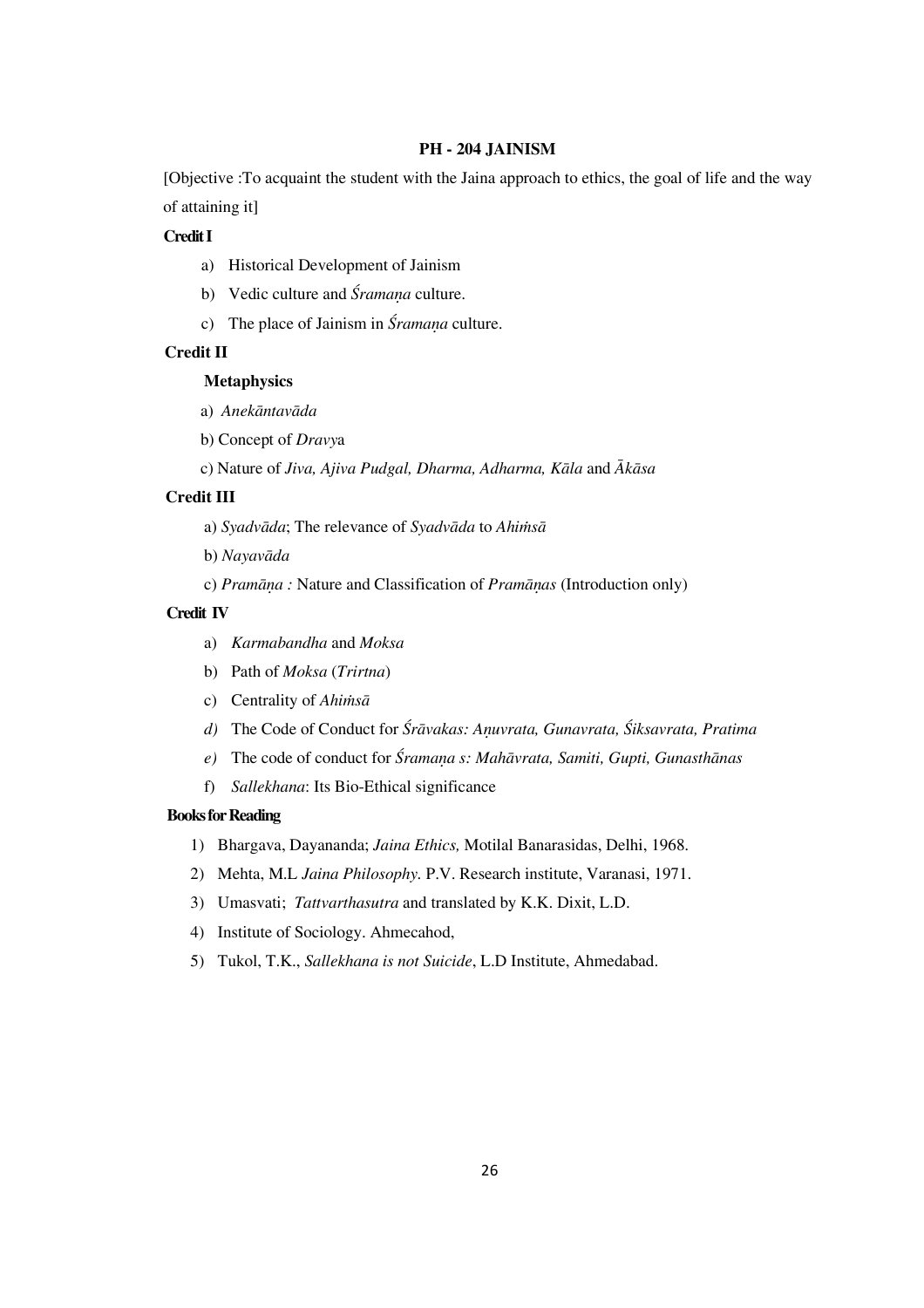## **PH — 205 : C**À**RV**À**KA**

**[Objective :** To acquaint the student with sceptical and materialistic trends in Indian thought.]

#### **Credit I**

- a) Types of scepticism : Absolute and Mitigated; Cognitive and ontological.
- A brief discussion of some forms of local scepticism : i) Scepticism about causation (Cārvāka),
- ii) Existence of the external \_ world (Yogacara Buddhism) iii) Other minds *(Santanānataradūsana* of Ratnakīrti)
- b) Jayarāśibhatta's scepticism : Criticism about *pramāna* and *prameya* in general. Criticism of Nyāya definition of Pratyakṣa. Jayarāsibhatta's status as a Lokāyata thinker.

#### **Credit II**

- a) Nagārjuna's criticism of *pramānas* in *Vigrahavyāvartanīi*. The dialectics of *Vyavahāra* and *paramārtha*. Comparison with Jayarasi's approach.
- b) Sriharsa's justification of *Vitandā*, His criticism of the definitions of *Pramā*. The rejection *of pramānas* vis-a-vis the possibility of *Brahmajñāna*. Comparison with the approaches of Javaraśi and Nagāriuna.

### **Credit III**

- a) Some materialist Cārvāka thinkers (Brhaspati and his sutras, Virocana, Ajitakesakambala, Paesi)
- b) Cārvāka epistemology : *Pratyaksa* as the only *pramāna*, criticism of *Anumāna*, Acceptance of a certain kind of *Anumāna*.
- c) The nature of world *(Bhutavāda)*, Consciousness *(Bhutacaitanyavāda)* and self *(DehatmavÁda)*
- d) Approach to *Purusarthas*, Hedonism, Criticism of other-worldly approaches.

#### **Credit IV**

Materialist elements in Upanisadic thought, early Sāmkhya *(Mahabharata* and *Carakasamhita)*, Classical Sāmkhya, early Nyāya and Vaisesika, early Buddhism *(Anātmavāda vis-a-vis*  $Dehatmarkada)$ 

#### **Prescribed Readings**

- 1) Franco, Eli : Perception, Knowledge and Disbelief (A study of Jayaraśi's Scepticism) Motilal Banarsidass, Delhi (1987)
- 2) Matilal, Bimal Krishna, *Perception: An Essay on Classical Indian Theories of Knowledge,*  Oxford University Press, 1986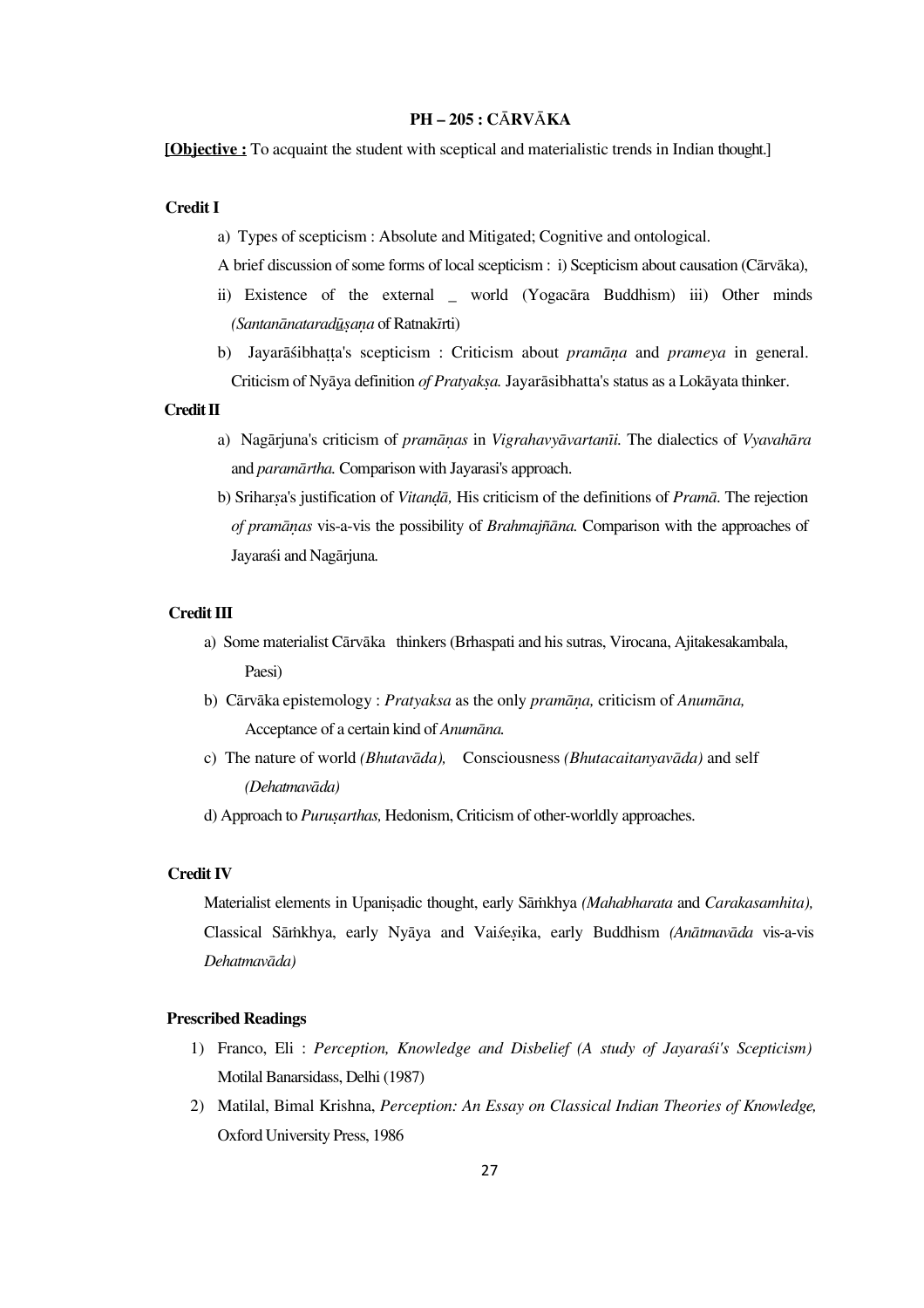- 3) Chatterjee, A.K., *The Yogacara Idealism,* Delhi, Motilal Banarsidass Publishers Pvt. Ltd, 1986
- 4) Gokhale Pradeep P : *"Nagarjuna 's scepticism vis-a-vis those ofJayarasi and Sriharsa ",*  (Article) The Philosophical Quarterly Vol. V Nos. 1 - 2, Jan-April 1999. Chattopadhyay, Debiprasad (Ed.) : *Carvaka/Lokayata* Munshilal Manoharlal for ICPR Publications, New Delhi, 1990.
- 5) Mittal, K.K. : *Materialism in Indian Thought,* Munshilal Manoharlal, New Delhi, 1974. Chattopadhyaya, Debiprasad : *What is Living and What is Dead in Indian Philosophy,*  People Publishing House, 1976.

#### **Books for Reference**

- 1) Jayarasibhatta : *Tattvopaplavasimha,* Sanghavi and Parikh (Ed.) Gos No. LXXXVII, Baroda, l940.
- 2) Athavale Sadashiv, *Carvaka Itihasa Ani Tattvajnana,* Prajna Pathshala, Wai, 1980.
- 3) Sriharsa : *Khandanakhandakhadya,* Chaukhamba Sanskrit Series, Varanasi,1970
- 4) Bhattacharya, Kamleswar ; (ed & tr). *The Dialetic Method of Nagarjuna with translation Of Vigrahavyavartani,* Motilal Banarsidass; Delhi, 1978.
- 5) Kumthekar, Uday, Carvakamanthana, Paramarsha Prakashan, Pune, 2000
- 6) Salunke, A. H., *Astikasiromani Carvaka,* Sadashiv Bagaitkar Smriti Prakashan, Pune, 1994

# **PH-206: SCHOOLS OF VEDÀNTA (I)**

(**Objectives:** 1. To introduce the original formation of Advaitic philosophy; 2. To introduce the basic issues discussed in the Pre-Śankara and Śankara Vedānta)

# **Credit I**

- a. Prasthānatrayi
- *b.* Gaudapāda : Unity of Knower as *Viśva, Taijasa* and *Prājña*
- *c. AjÁtivaÁda*
- d. Asharsayoga

#### **Credit II**

- a) Śankar's Adhyāsabhāsya :
- b) Refutation of different theories of error

# **Credit III**

 $\hat{\text{S}}$ ankara's concept of Brahma, Jagat, Jīva & Māyā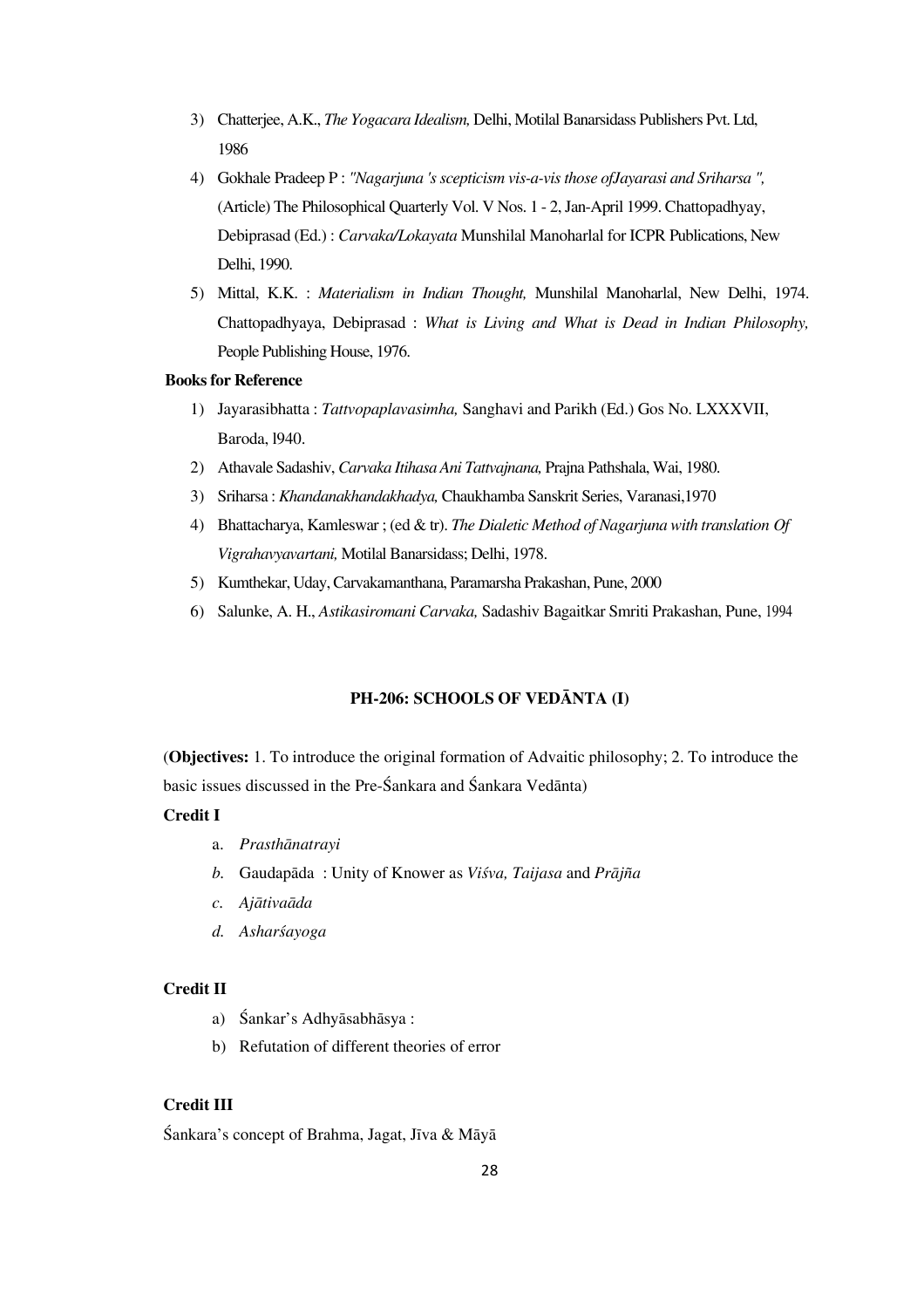## **Credit IV**

a) The concept of Moksa : The significance of Jñānayoga as stated in

Bhagavadgitābhāsya.

- b) Śankara's criticism of Samkhya, Vaiśesika & Buddhism
- c) Sankara's concept of God

#### **Prescribed Readings**

- 1) Karmarkar, R.D. (tr.), *Gaudapāda; Gaudapāda Karika*, Government Oriental Series, Class 13, No. 9, 1938.
- 2) Bhattacharya, Vidhuśekhar (ed., tr., note.), *Agamaśāstra of Gaudapāda*, University of Calcutta, Calcutta, 1943.
- 3) Thibute, George (tr.), *Brahma Sutra with Commentary of Ïankaracharya*, vols. I & II, Bharatiya Vidya Prakashan, Delhi, 2004.
- 4) Rao, Srinivas M (tr.), *Mandukya Upanisad with Gaudapādas Karika and Sankaras* Commentary, The Vedanta kesari, Madras, vols. XVIII— XXI1,931-35.
- 5) Nikhilananda (tr. & note.), *Mandukya Upanisad with Gaudapadas Karika and Sankaras Commentary*, Sari Ramakrishna Ashrama, Mysore, 1939.
- 6) Shastri, Satynarayana S.S & Kunhan Raja, C. (tr.), *The Bhamati: Catussutri*, Theosophical publishing House, Adyar, Madras, India, 1933.
- 7) Abhyankar, K. V. (tr.), *Brahma Sutra Ïankara Bhasya* (I- IV), Deccan Education Society, Poona, 1911 —1957.
- 8) Bhanu, C.G. (tr.), *Catussutri*, Yashvant Prakashan, Pune,1912.

## **Books for References**

- 1) Datye, V.H., *Vedanta Explained*, Book Sellers publishing Co, Bombay, 1954.
- 2) Pandey, S.L., *Pre-Ïankara Advaita Philosophy*, Darshana Pitha, Alahabad, 1991.
- 3) Mahadevan, T. M. P., *The Philosophy of Advia*t, Ganesh and Co, Madras, 1969.18
- 4) Sharma, C.D., *Advaita Tradition in Indian Philosophy*, Motilal Banarasidass, Delhi, 1996.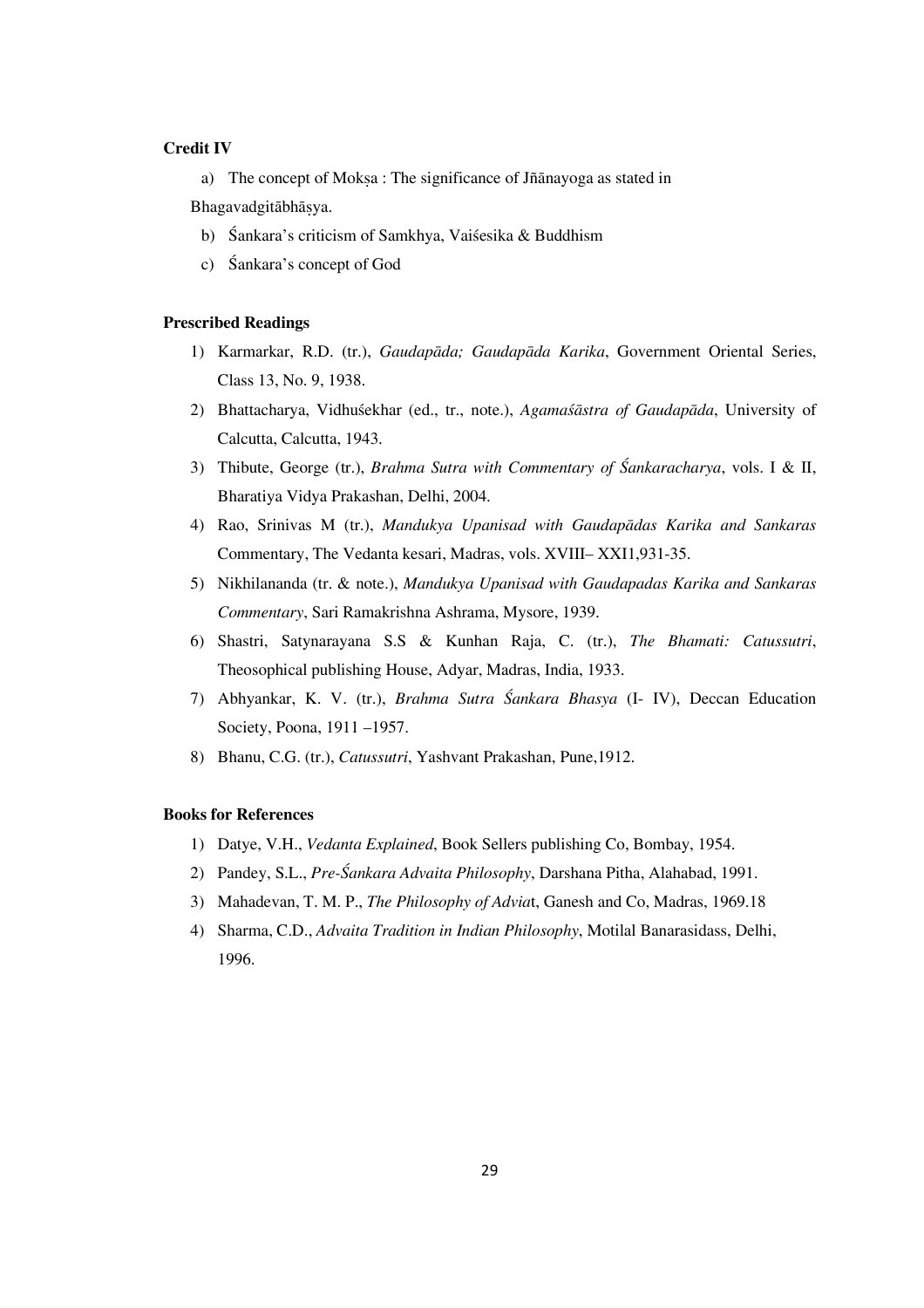# **PH-207: MAHÀYÀNA BUDDHISM**

(**Objective:** To introduce to the student the major philosophical aspects of Mahayana Buddhism) **Credit I** 

#### Foundation & the development of Mahayana Buddhism

- a) Difference between Hinayāna and Mahāyāna
- b) *Dharmanairātmya, Pudgalnairātmya*
- c) *Arhat* and *Bodhisattva*
- d) *Nirvāna* : Difference between Hinayāna and Mahāyāna

# **Credit II**

## Yogācāra / Vijñānavāda

- a) Development of Yogācāra / Vijñānavāda
- b) Refutation of Realism
- c) Types of Consciousness, Concept of Absolute
- d) *Cittamātratāvāda*
- e) *Trisvabhāva*

## **Credit III**

## **Mādhyamika / Śunaytavāda**

- a) Development of Mādhyamika / Śunaytavāda
- b) Dialectical Method
- c) Application of Dialectical Method ( to Casuation, *Uttaptti-parikṣa, Tathāgata,*

 $\bar{A}$ *yatana, Nirvāna*)

d) Parmārtha Sat, Samvritti Sat

## **Credit III**

- a) *Sad / Daśa Paramitās*
- b) *Brahma-vihāra*
- c) *DaÐbhumi*
- d) Trikāyavāda

## **Prescribed readings:**

- 1) Sangharaksita, *A survey of Buddhism* (*Its doctrines and methods through the ages),* Tharpa publication, London, 1987 (sixth edition)
- 2) Schumann, *Buddhism and Outlines of its Teachings and Schools,* Reidel and Co., London, 1973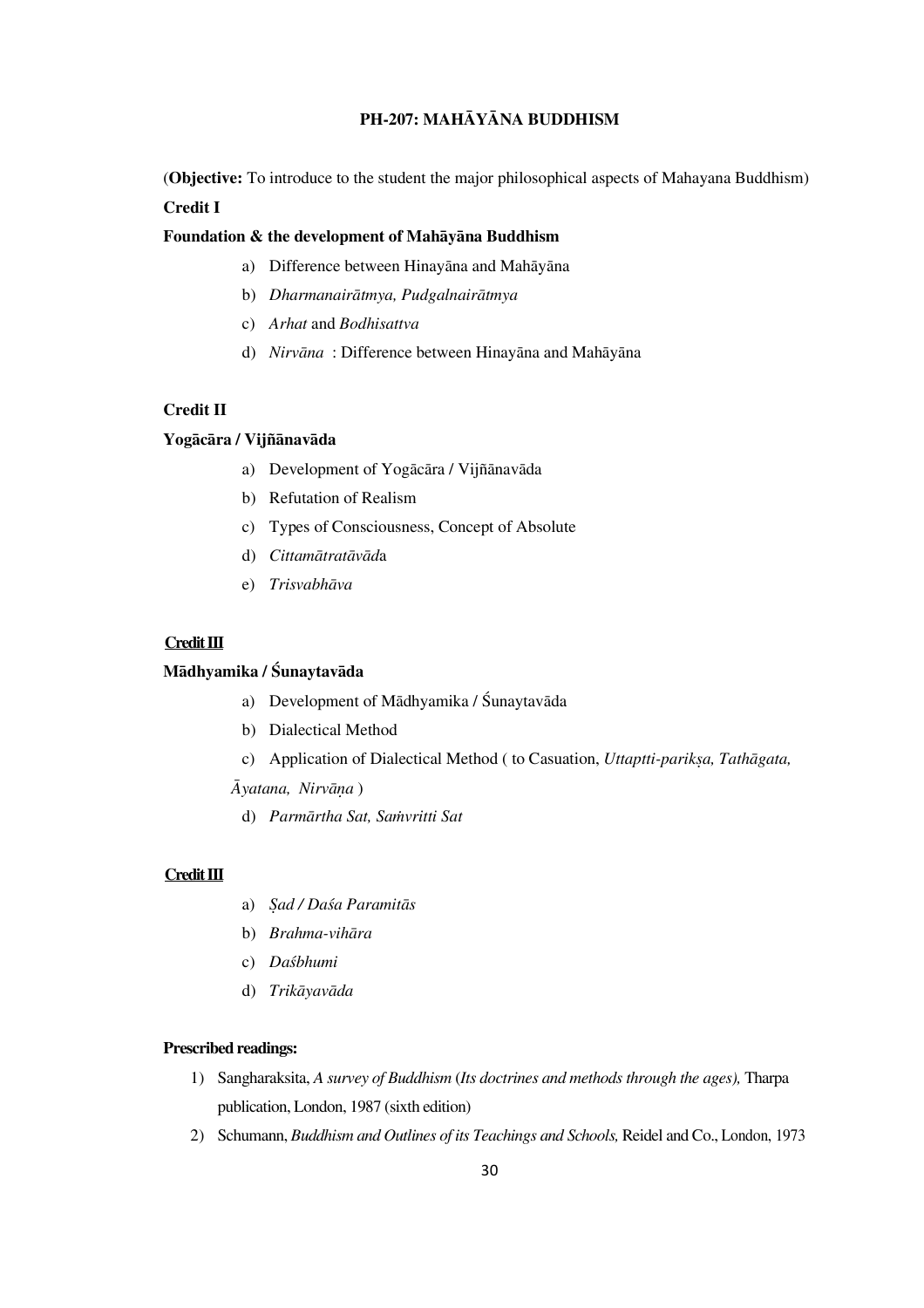- 3) Chatterjee, A.K., *The Yogacara Idealism,* Delhi, Motilal Banarsidass Publishers Pvt. Ltd, 1986
- 4) Murti, T.R.V., *The Central Philosophy of Buddhism,* New Delhi, Harper Collins, 1998
- 5) Bhattacharya *B., An Introduction to Buddhist Esoterism,* Motilal Banarsidass, Delhi, 1980

#### **Books for Reference:**

- 1) N. Dutt, *Aspects of Mahayana Buddhism in its relation to Hinayana,* Luzac and Co. Ltd., London, 1930
- 2) K. Venkata Ramanan, *Nagarjuna 's Philosophy as presented in Mahaprajnaparamitasastra,*  Books from India Ltd., London, 1976
- 3) Kenneth Inada (Tr). *Nagarjuna: A translation of His Mulamadhyamakakarika with an Introductory Essay,* The Hokuseido Press, Tokyo, 1970
- 4) Chatterjee, A. K., *Readings on Yogacara Buddhism,* Varanasi, Centre of Advanced Study in Philosophy (Banaras Hindu University), 1971
- 5) Conze, Edward, *Buddhist Though in India,* London, George Alien & Unwin, 1983
- 6) S. Mukhopadhyaya (Tr. and Ed.) *The Trisvabhavanirdesa ofVasubandhu,*  Vishvabharati, 1939
- 7) Vasubandhu; *Vijnapti-matrata-siddhi,* Chatterjee, K. N. (Trans.) Kishor Vidya Niketan, Varanasi, 1980
- 8) Shashi Bhusahan Dasgupta, *An Introduction to Tantric Buddhism,* Shambhala Publications, Boulder and London, 1974
- 9) Getly, Alice; *The Gods of Northern Buddhism,* Munshiram Manoharlal Pvt. Ltd. New Delhi, 1978
- 10) Pande, G.C.; *Bauddhadharmake Vikasaka Itihasa,* Hindisamiti Granthamala, U.P. 1976
- 11) Upadhyay B.; *Bauddha Darsana Mimamsa;* Chowkhamba Vidya Bhavan, Benaras, 1954

## **PH-208 HUME**

**(Objective** : To introduce the major aspects of Hume's philosophy.)

### **Credit I:**

Historical Background of Hume's philosophy

Hume's dichotomous classifies Propositions about matters of facts and those about relations of ideas, Rejection of Metaphysics.

#### **Credit II:**

Hume's views on Substance, Attributes, Perception, Impressions, Ideas.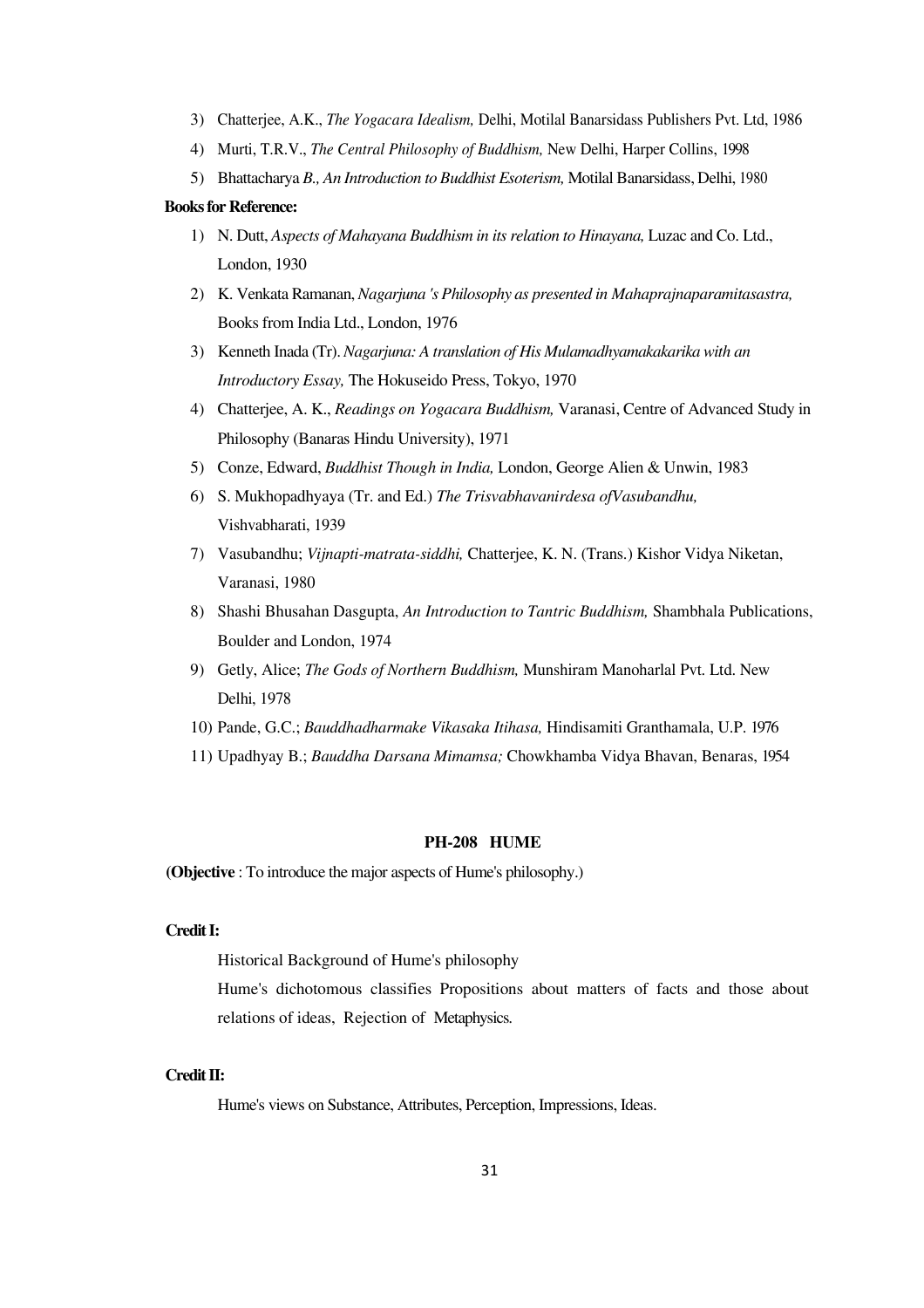#### **Credit III: •**

Hume's views on causation, Induction and Probability.

## **Credit IV:**

Hume's views on Self, Personal Identity and Is-Ought problem

#### **Prescribed Readings:**

- 1) Hume, David, *A Treatise on Human Nature,* (Ed.) A.A.Selby Bigge, OUP, 1978.
- 2) Hume, David, *An Inquiry Concerning Human Understanding,* Progressive publishers
- 3) Ayer, A.J., *Hume,* Oxford, 1980

#### **Books for Reference:**

- 1) V.C. Chappel (Ed.), *Hume: A Collection of Critical Essays,* Macmillan, Loi 1963.
- 2) Smith N.K., *The Philosophy of David Hume,* Macmillan, London, 1966.
- 3) Meldon, *Causal Powers*
- 4) Rathod, R.T., *David Hume's Scepticism: A Critical Study,* Nimitta Prakashan, 1996.
- 5) Mackie, J.L., *The Cement of the Universe,* (Chapter 1), Oxford, 1974
- 6) Stove, D.C., *Probability and Hume's Inductive Scepticism,* Oxford.

## **PH- 209 GANDHIAN PHILOSOPHY**

(Objective: To acquaint the student with major aspects of Gandhian thought)

# **Credit I**

#### **Religious and Ethical thoughts**

- a) Truth and God; Relation between Truth and Non Violence
- b) Equality of all religions (*Sarva-Dharma-sama-bhāva*)
- c) *AnÁsaktiyoga*

#### **Credit II**

#### **Social Thoughts**

- a) Doctrine of *Sanātanadharma*; Varnāsramadharma;
- b) Approach to *Varna*, *Jāti* and untouchability;
- c) The status and role of women
- d) Conception of ideal society (Ramarājya)
- e) Doctrine of *Sarvodaya*
- f) Critique of modern civilization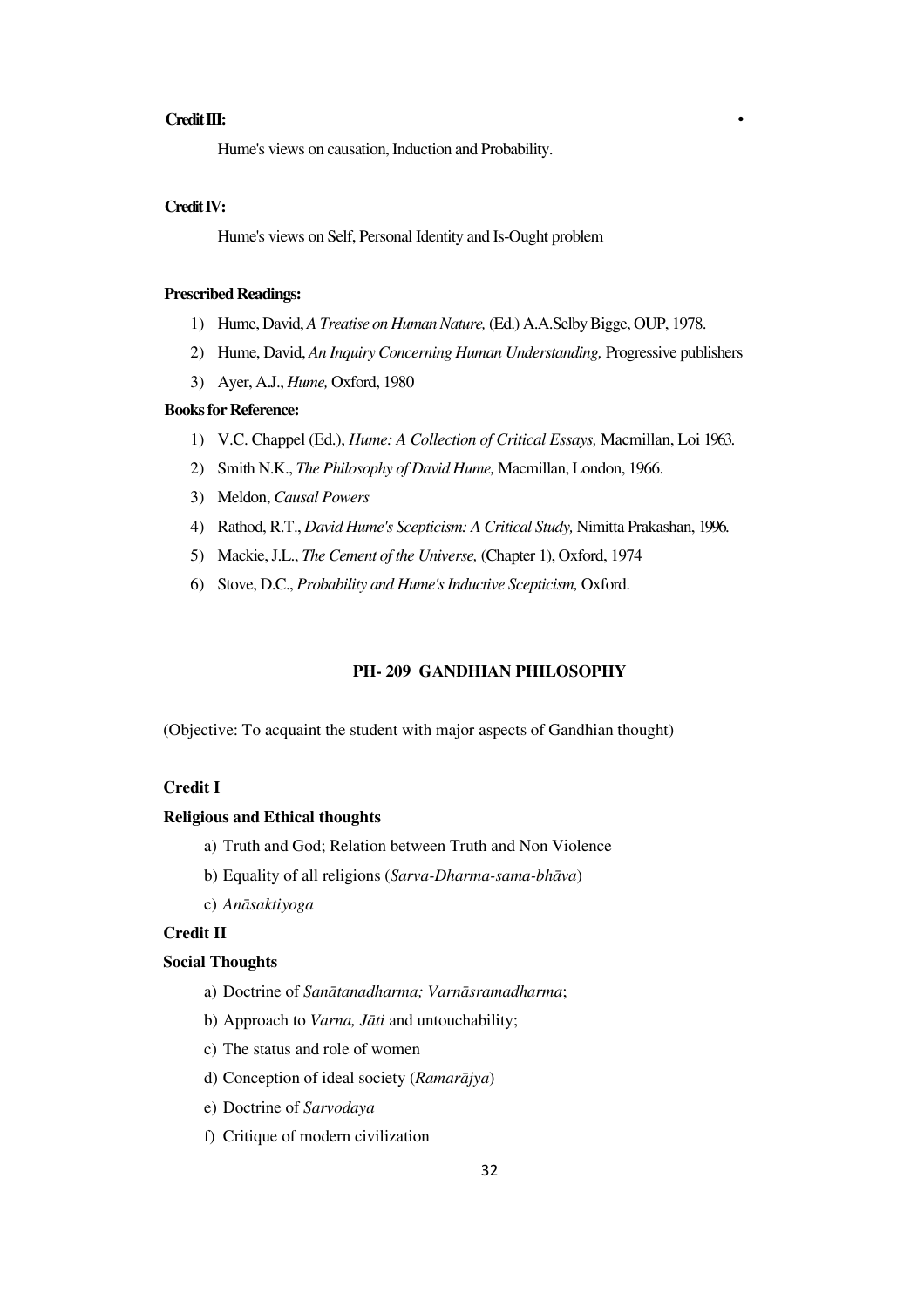# **Credit III**

#### **Political Thought**

- a) The doctrine of *Satyāgraha*: scope and application
- b) Limits and significance of *Satyāgraha*
- c) Civil Disobedience
- d) Doctrine of *Swaraj* (self-rule)- Politics & Ethics Political Ideal

#### **Credit IV**

#### **(A) Economic and Educational thought:**

- a) The doctrine of Bread labour
- b) Trusteeship and Socialism
- c) The doctrine of *Swadeshi* (self-reliance)
- d) Economics and Ethics
- e) Gandhi's views on education

#### **(B) Some Controversies:**

- a) Tilak-Gandhi controversy on interpretation of Bhagavadgīta;
- b) Tagore-Gandhi controversy on nationalism and modernity;
- c) Ambedkar-Gandhi controversy on *Varna* and caste

#### **Prescribed Readings**

- 1) Gandhi, M.K., *Hind Swaraj*, Navjivan, Ahmedabad, 1938.
- 2) Gandhi, M.K., *Satyagraha in South Africa*, Navjivan, Ahmedabad, 1928.
- 3) Gandhi, M.K., *In Search of the Supreme* (Vol. III), Navjivan, Ahmedabad, 1940.
- 4) Gandhi, M.K., *Sarvodaya*, Navjivan, Ahmedabad, 1957.
- 5) Bose, N.K. (ed.), *Selections from Gandhi*, Navjivan, Ahmedabad, 1957.
- 6) Iyer, Raghavan (ed.), *The Moral and Political writings of Mahatma Gandhi* (Vol. I, II,
- 7) III), Clarendon Press, Oxford 1986.
- 8) Parekh, Bhikhu, *Gandhi's Political Philosophy: A Critical Examination*, University of
- 9) Notre Dame Press, 1989.
- 10) Richards, Glyn, *The Philosophy of Gandhi: A study of his Basic Ideas,* Conzen Press, 1982.

## **Books for References**

- 1) Gosavi, D.K., *Tilak, Gandhi and Gita*, Bharatiya Vidhyabhavan, Bombay, 1983.
- 2) Kelekar & Prabhu, *Gandhi and Tagore: Truth called them differently*, Navajivan, 1961.
- 3) Ambedkar, B.R., *Annihilation of Caste*, Bheem Patrika Publication, Jullundur, 1975.
- 4) Raghuramraju, *Debating Gandhi*, Oxford university press, New Delhi, 2006.40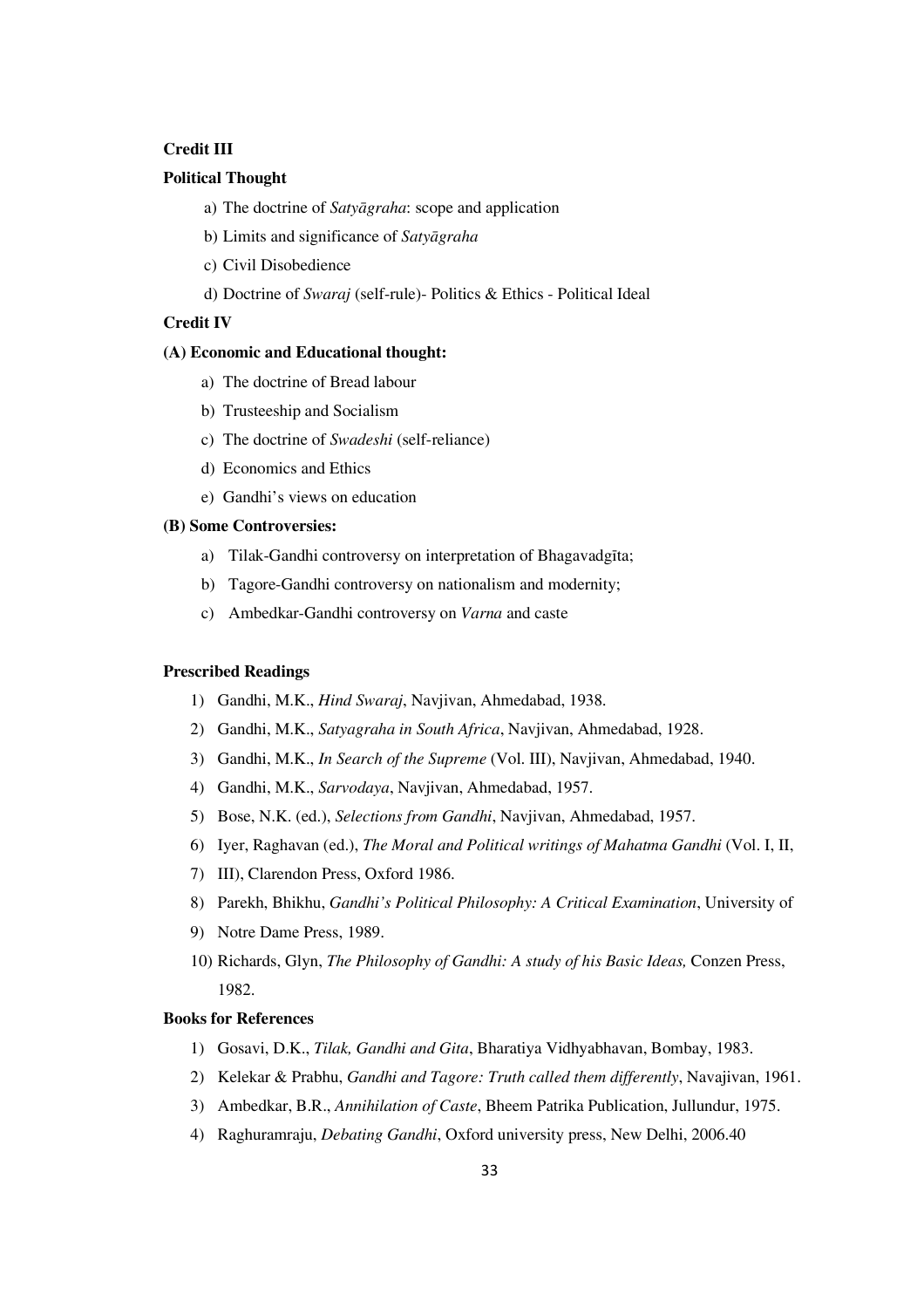# **PH — 210: AESTHETICS**

[Objective: To acquaint the student with the major issues, concepts and theories in Western and Indian Aesthetics]

# **Western Aesthetics:**

## **Credit I**

- a) Nature of aesthetic experience: Feeling and emotion; intention and imagination.
- b) Aesthetic qualities; Aesthetic attitude
- c) Aesthetic Judgment —Nature and analysis. Universality. Providing reasons (arguments)

# **Credit II**

- a) Work of art and aesthetic object. Elements of work of art : Form, Content, Medium
- b) Art as representation Art as imitation (Plato)
- c) Art as expression Art as intuition (Croce),
- d) Art as communication (Tolstoy),
- e) Art as symbolic form (Susane Langer)
- f) Cultural relativism, Robust realism, Robust relativism.

## **Indian Aesthetics:**

### **Credit III**

# **Theory of Drama**

a) Concept of art, Purpose of art, Theory of Rasa according to Bharata

b) Concept of *Ranga-sangraha*; Nature and analysis of *Bhavas, Vrttis, Pravrttis, Siddhis, Natyadharmi — Lokadharmi* according to Bharata

c) Abhinavagupta on *Rasa, Rasavighna* and *ÏÁntarasa*

#### **Credit IV**

#### **Theory of Literary Art:**

- a) Abhinavagupta on *Dhvani, Rasadhvani, Sādharanikarana, Pratibhā*
- b) Some basic literary concepts: *Guna, Rīti, Alamkāra, Aucitya, Vakrokti*
- c) Some issues in Indian Aesthetics:
	- i)What is the essence of poetry?
	- ii) Is *rasa* internal or external?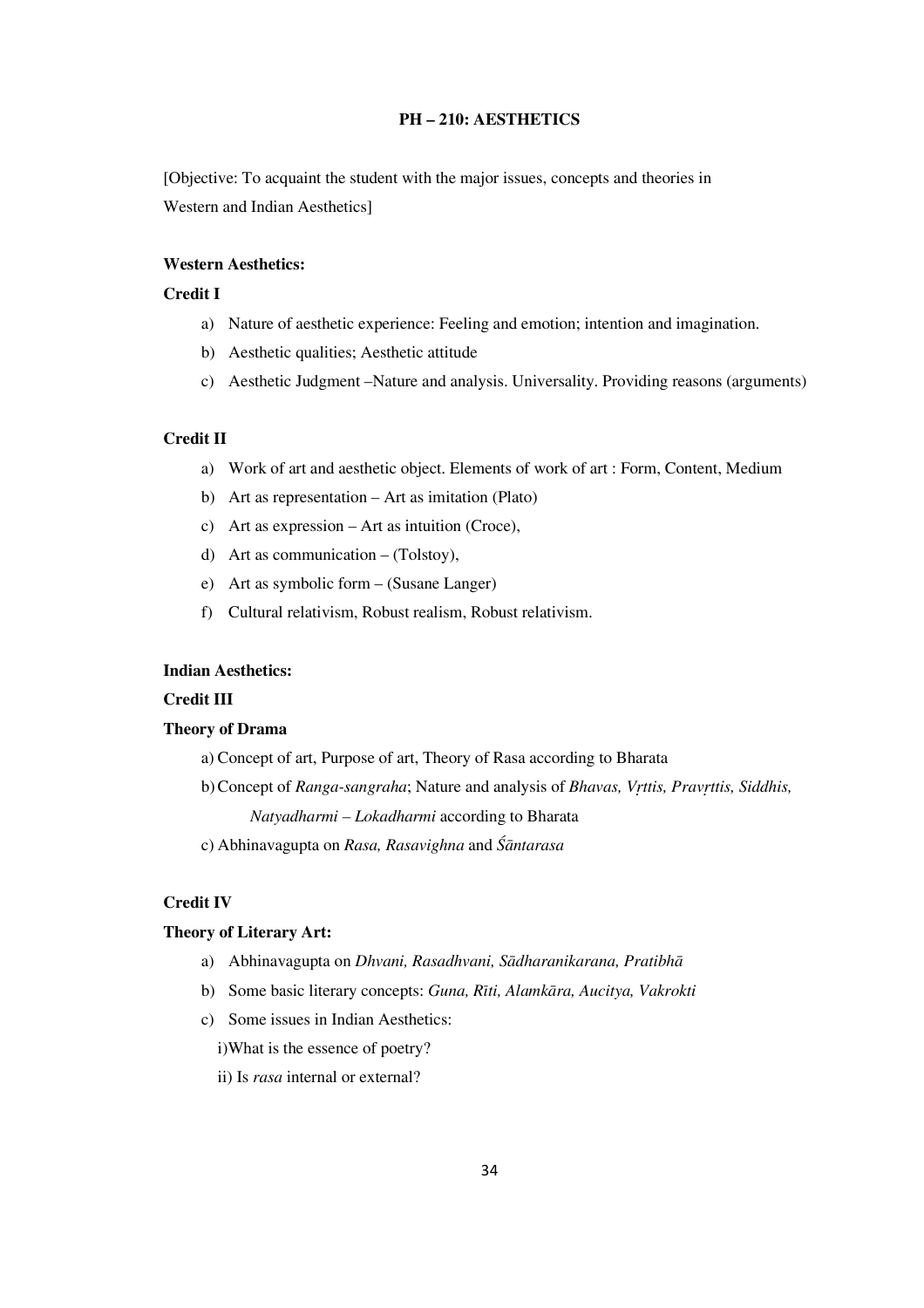#### **Books for Reading**

- 1) Oswald Hansfling, *Philosophical Aesthetics*
- 2) Kant I., *Critique of Judgment*, (tr.) Bernard J.H., Oxford, London, 1973.
- 3) Langer S., *Feeling and Form* RKP, London, 1973.
- 4) Carriet E.F., *The Theory of Beauty*, Methuen, London, 1962.
- 5) Elton W. (ed) *Aesthetics and Language*, Basil Blackwell, Oxford, 1970.
- 6) Goodman N. *Languages of Art : An Approaches to Theory of Symbols*, Bobbs & Merill, New York, 1968.
- 7) Hospers John, *Introductory Readings in Aesthetics*, The Free Press, New York, 1969.
- 8) Barlingay S.S., *Saundaryache Vyakarana*, Abhinav Prakashan, Bombay, 1976.
- 9) Bharatamuni, *Natyasastra*, Baroda Oriental Series, Baroda, 1956.
- 10) *Indian Aesthetics & Art Activity*, Proceedings of a Seminar. Indian Institute of Advanced Study, Shimla, 1968.
- 11) Kane P.V., *History of Sanskrit Poetics*, Motilal Banarasidass, Delhi, 1961.
- 12) Coomaraswsami A.K., The Transformation of Nature in Art. Dover Publications, New York, 1956.
- 13) Ghoshal S.N., Elements of Indian Aesthetics, Chukhambha, Varanasi, 1986.

# **PH - 211 PHILOSOPHY OF SOCIAL SCIENCES**

**[Objective ;** To acquaint the student with important concepts, perspectives and issues concerning philosophy of social sciences]

# **Credit I**

- a) Distinction between social sciences, Social Philosophy and Philosophy of Social Sciences
- b) Subject matter of social sciences
- c) Concept of social action (Weber)
- d) Unity of Method, Objectivity and Value Neutrality

#### **Credit II**

- a) Explanation in social sciences and Types of Explanation
- b) Cause and meaning controversy in Social Sciences
- c) Methodological Individualism and Holism.
- d) Theories, Laws, Prediction
- e) Historicism